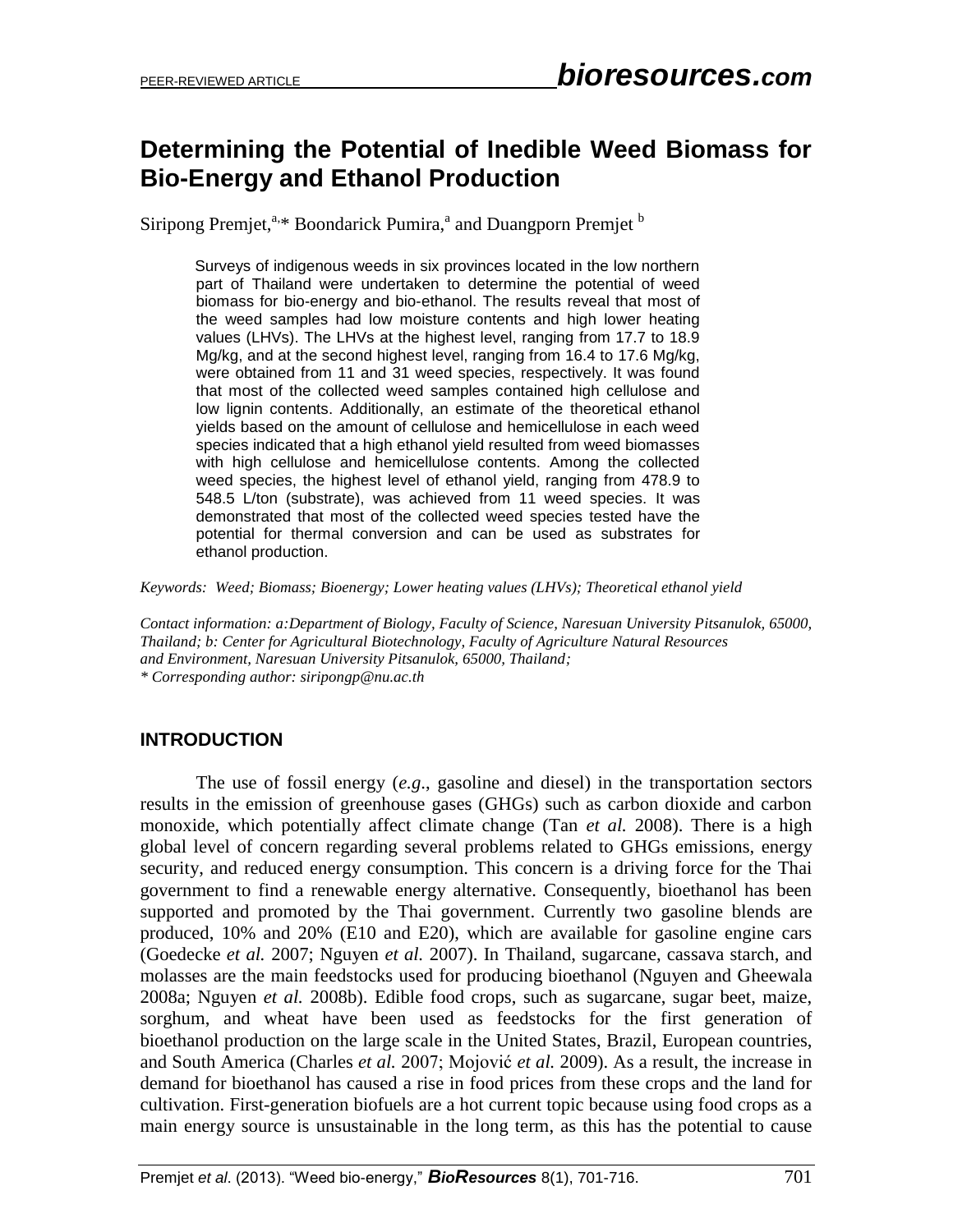competition between food and energy (Tan *et al.* 2008). To avoid using food crops for the production of biofuels, second-generation bioethanol is being considered as a better alternative; this approach should generate fewer GHG emissions and be more environmentally friendly than the previous generation (Charles *et al.* 2007). The feedstock used for producing bioethanol is lignocellulosic biomass that mainly consists of cellulose, hemicellulose, and lignin (Tan *et al.* 2008). The three main sources of lignocellulosic biomass are: 1) agriculture residues (*e.g*., corn fiber, corn stover, sugarcane, wheat straw, rice hull, and forest residues); 2) lignocellulosic waste from industrial and agricultural processes (*e.g*., paper mill sludge, municipal solid waste, industrial waste, paper pulp, sawdust, and citrus peel waste); and 3) lignocellulosic perennial crops (*e.g*., short rotation cops and inedible grasses). The advantages of these feedstocks include their inedibility, low cost, sustainability, and the fact that a wide range of lignocellulose feedstocks are available (Balat *et al.* 2008; Tan *et al.* 2008; Maki *et al.* 2009). Moreover, several types of weed biomass such as *Chromolaena odorata*, *Saccharum spontaneum, Lantana camara*, and *Prosopis juliflora*, which are common in Thailand, have been considered for use as feedstocks for bioethanol production (Chandel and Singh 2011). This indicates that any biomass has a high potential as a substrate for bioethanol, but other considerations must be considered for final usage, such as carbohydrate availability, availability of substrate, and competition with other applications. However, research on the composition of inedible grasses for future bioenergy application has been limited because most of the research was focused on evaluating the composition of biomass from agricultural residues and woody plants. Thailand is a tropical country in southeast Asia that has a rich diversity of both valuable plants and presumably non-valuable weeds (Zimdahl 1993). Previous researchers have observed and recorded common weeds found in Thailand, such as *Barleria strigosa, Chloris barbata*, and *Mimosa pudica* (Radanachaless and Maxwell 1997). Weeds that are annual and perennial plants can be observed in any area and in every season in Thailand. Although it can be observed that weeds are a kind of plant that can produce a large amount of biomass, no data has ever been collected on weed biomass in Thailand with respect to use as a source of renewable energy. Data for estimating of weed biomass yields are essential for predicting ethanol yields, calculating conversion efficiency, and conducting economic analyses. Therefore, the objectives of this research are to assess the amount of each lignocellulosic component (*i.e.*, cellulose, hemicellulose, lignin, and ash), and to estimate the theoretical ethanol yields based on the amount of cellulose and hemicellulose in weed species found in Thailand.

#### **EXPERIMENTAL**

#### **Materials**

Field experiments were carried out for two consecutive dry seasons in the following provinces; Phisanulok (latitude 16°49´N, longitude 100°16´E), Phichit (latitude 16°26´N, longitude 100°21´E), and Nakornsawan (latitude 15°42´N, longitude 100°4´E), from November 2008 to February 2009. The next three provinces were Tak (latitude 16°52´N, longitude 99°7´E), Uttaradit (latitude 17°37´N, longitude 100°6´E), and Sukhothai (latitude  $17^{\circ}0^{\prime}$ N, longitude  $99^{\circ}45^{\prime}$ E). The survey was conducted from November 2009 to February 2010. Surveys of weed vegetation were performed on five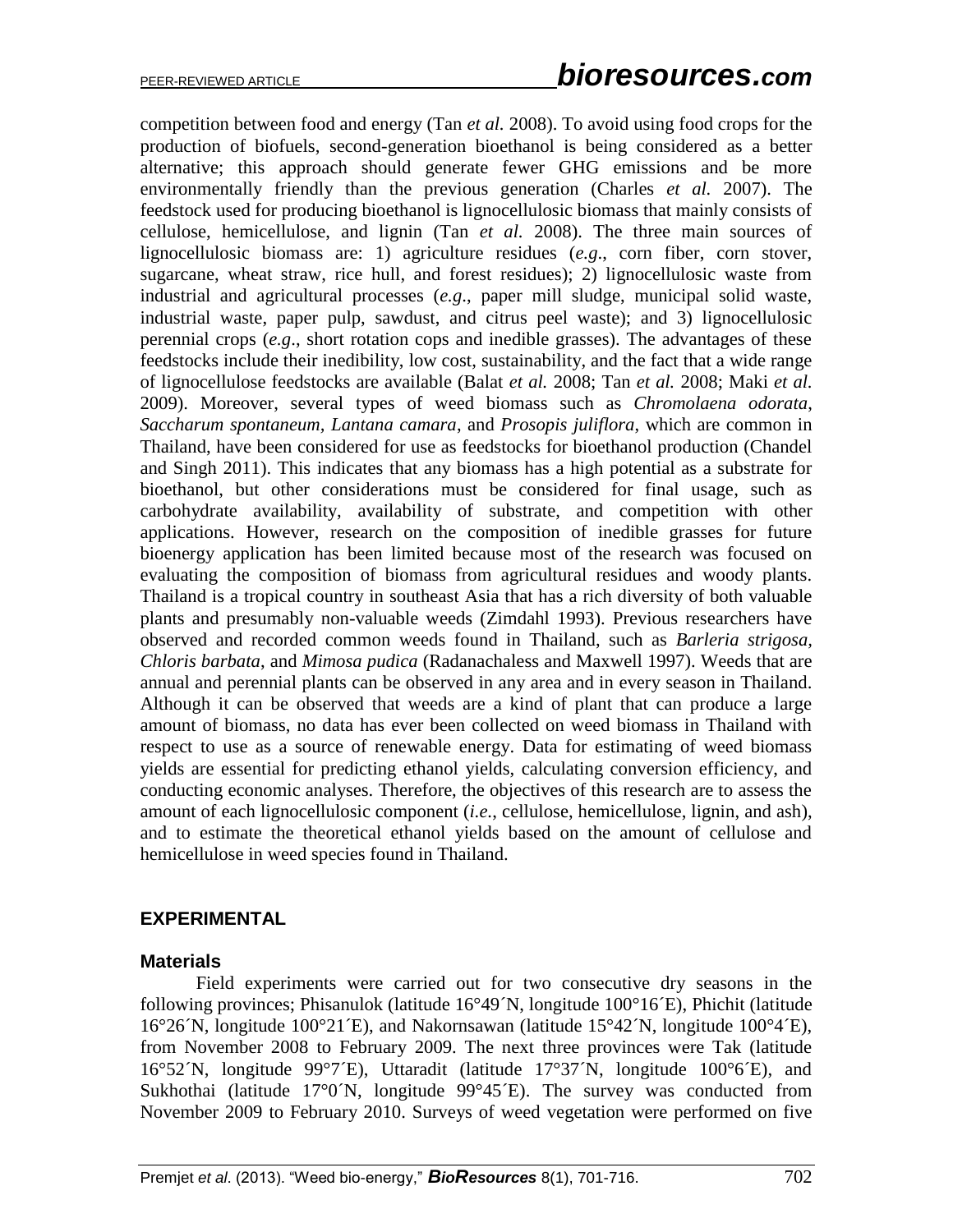different area types in 162 villages within 6 provinces (27 villages per province) located in the lower northern part of Thailand. Of the 162 different areas surveyed, 101 were vacant fields, 27 were paddy fields, 13 were roadside areas, 12 were residential areas, and 9 were gardens. The experiment was performed in a randomized complete block design. Three quadrants  $(1 \times 1 \text{ m}^2)$  were randomly designated in each sampling site. On site, weeds as high or higher than 0.5 m inside of each quadrant were counted, recorded, uprooted, cleaned, collected, and tagged.

#### **Identification**

The weed samples collected from the field studies were classified and identified on the basis of plant taxonomy, morphological features, including flowers, with the help of suitable literature sources (Harada *et al.* 1987; Noda *et al.* 1994; Radanachaless and Maxwell 1997) and the aid of plant taxonomists at the Department of Biology, Faculty of Science, Narasuan University.

#### **Sample Preparation**

The fresh weight of the weed samples obtained from all quadrants were measured and separated into narrow leaves and broad leaves. All weed samples were chopped and air dried under a shaded area for a week. Subsequently, the samples were ground with a wood milling machine into a weed meal, which was sifted through a 1.0 *µ*m sieve. To determine the moisture content, 1.0 g of each sample meal was dried in a hot air oven at 105°C until constant weight was achieved.

#### **Determination of Composition of Weed Biomass**

Cellulose, hemicellulose, lignin, and ash contents of the above ground weed biomass samples were determined by the Animal Nutrition Research and Development Center, Nakhornratchasima, using a Forage fiber analysis or the Detergent method (Goering and Van Soest, 1970). The experiment was duplicated, and the data were expressed as mean values.

#### **Determination of Lower Heating Value**

The lower heating value content all of weed samples was determined by the bomb calorimetric method according to standard method DIN 51900-3 (1997). The heat capacity of the calorimeter was determined by using benzoic acid as a reference substance. The unit of lower heating value was expressed as MJ/kg dry basis. The experiment was duplicated and the data were expressed as mean values.

#### **Estimation of Theoretical Ethanol Yields from Each Weed**

For the conversion of lignocelluloses to ethanol, cellulose and hemicellulose that are composed of long chain of hexose for cellulose and pentose for hemicellulose have to be hydrolyzed in order to release monomer sugar or fermentable sugar (Kumar *et al*. 2009). The theoretical ethanol yields from each weed were calculated by the following equations that were developed by Vogel *et al.* (2011). The theoretical hexose (HEXT) and pentose (PENT) sugar yield from biomass were achieved by dilute sulfuric acid hydrolysis and assuming 100% conversion. Therefore, the amount of cellulose and hemicellulose of each weed species were used to represent hexose and pentose sugar for the calculation.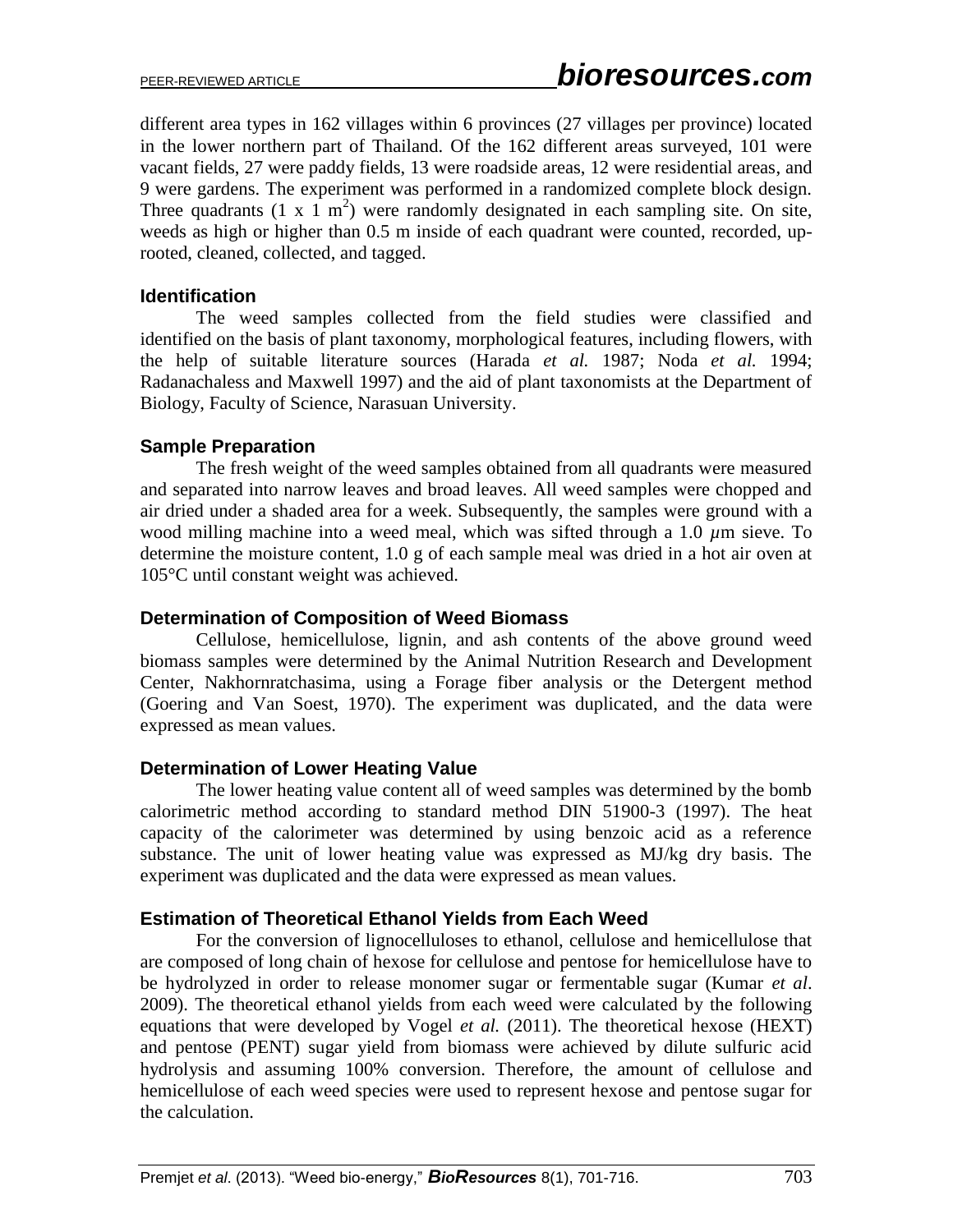| HEXT = $b \times Y_h \times$ HEX | $Kg/Ton$ (substrate) | (1) |
|----------------------------------|----------------------|-----|
| $PENT = b \times Y_p \times PEN$ | Kg/Ton               | (2) |

Theoretical ethanol yields from hexose (HEXTEL) and pentose (PENTEL) sugar from simultaneous saccharification and fermentation assuming 100% fermentation yield were obtained from,

| HEXTEL = HEXT x $Y_{eh}$ |                                                | Kg/Ton | (3) |
|--------------------------|------------------------------------------------|--------|-----|
|                          | $\text{PENTEL} = \text{PENTEL} \times Y_{e.p}$ | Kg/Ton | (4) |
|                          | $ETOHTLT = (HEXTEL + PENTEL)/d$                | L/Ton  | (5) |

where HEX is the theoretical hexose (D-glucose) yield upon saccharification from hexosan  $(C6 = 1.111)$ , PEN is the theoretical pentose  $(D\text{-}xy\text{lose})$  yield upon saccharification from pentosan (C5= 1.136), *b* is the weight of substrate (1,000 kg),  $Y_h$  is the fraction of hexosan (% cellulose in sample),  $Y_p$  is the fraction of pentosan (% hemicellulose in sample),  $Y_{e,h}$  is the theoretical ethanol yield from hexose (D-glucose)  $(0.511)$ ,  $Y_{e,n}$  is the theoretical ethanol yield from pentose (D-xylose)  $(0.511)$ , and *d* is the ethanol density (0.789 kg/L).

#### **Data Analysis**

The determinations of cellulose, hemicellulose, lignin, ash, lower heating value (LHV), and moisture content of the weed samples were conducted at least two times for each test sample. The data were expressed in terms of statistical mean and standard deviation, as shown in Table 1. Each weed species was divided and placed into 5 different levels (highest-level, high-level, moderate-level, low-level, and lowest-level) by using class intervals ([maximum–minimum]/5) of the amounts of cellulose, hemicellulose, lignin, ash, LHV, moisture content, and ethanol yields. The range of each level is shown in Table 2.

The significant variations between groups of data sets were determined by oneway analysis of variance (ANOVA) by using SPSS Version 11. Means were considered significant at  $P \le 0.05$ , as shown in Table 2.

# **RESULTS AND DISCUSSION**

#### **Amount of Weed Flora**

Surveys of weeds were conducted within six provinces located in the low northern part of Thailand. A total of 162 different areas consisting of 101 vacant fields, 27 paddy fields, 13 roadside areas, 12 residential areas, and nine gardens were surveyed. The distribution of weeds in each province varied. A total of 62 genera containing 74 known species and three unknown species belonging to 25 families were collected from different natural sites (Table 1). The results showed that the major families of collected weed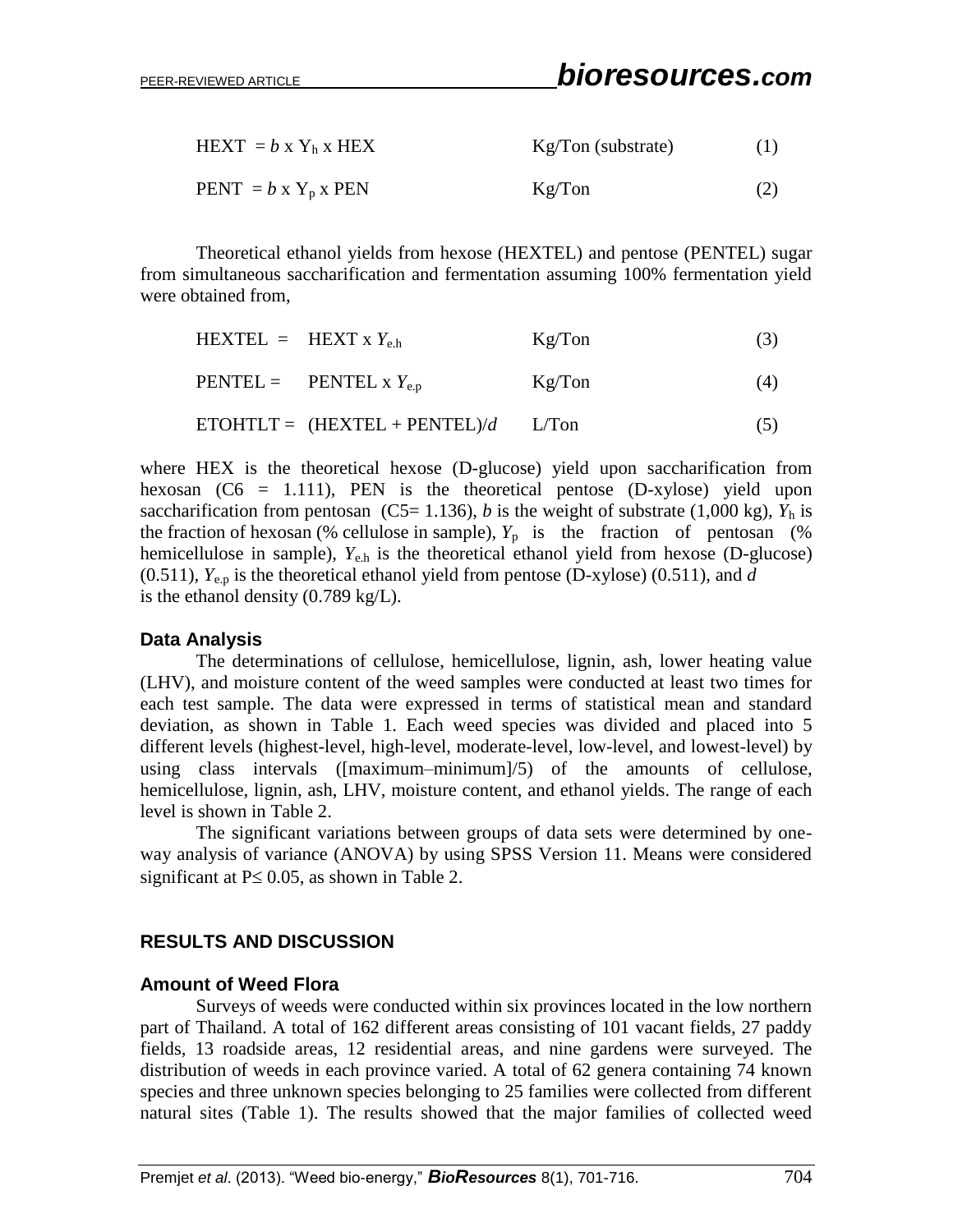samples were Gramineae and Compositae with 12 genera each, followed by Leguminosae:Papilionoideae with seven genera, Amaranthaceae with six genera, and Malvaceae with five genera. The families of Cyperaceae, Euphorbiaceae, and Leguminosae:Mimosoideae contained four genera each. The family Capparaceae contained only three genera. Only two genera each were observed in the families Acanthaceae, Labiatae, Leguminosae:Caesalpinioideae, Scrophulariaceae, Sterculiaceae, and Verbenaceae. Finally, only one genus was observed in the families Boraginaceae, Moraceae, Nyctaginaceae, Onagraceae, Pedaliaceae, Solanaceae, Tiliaceae, and Typhaceae. The observations revealed that 22.08% (17 species) and 77.92% (60 species) of weeds were narrowleaf and broadleaf weed, respectively. Of the collected weeds, 35.06% (27 species) were perennial and 64.94% (50 species) were annual plants. Six species of weeds (*Imperata cylindrical*, *Pennisetum polystachyon*, *Rottboellia cochinchinensis*, *Sorghum halepense*, *Mimosa pigra,* and *Leucaena leucocephala*) were invasive weeds and five species (*Ageratum conyzoides*, *Rottboellia cochinchinensis*, *Hyptis suaveolens*, *Mimosa invisa* and *Typha angustifolia*) were on the list of the noxious weeds of Thailand (Zungsontiporn 2006). Additionally, *Amaranthus spinosus*, *Imperata cylindrical* and *Sorghum halepense* were on the list of the world's noxious weeds (Holm 1969; Anderson 1983). Most of the collected weeds from the low northern part of Thailand are common weeds that had been previously recorded and observed in Thailand (Holm 1969; Harada *et al.* 1987; Noda *et al.* 1994; Radanachaless and Maxwell 1997).

#### **Determination of Moisture Content of Weed Biomass**

The results showed that 13, 34, and 18 weed species presented moisture contents at moderate-level  $(9.2\pm 0.5\%)$ , low-level  $(7.8\pm 0.4\%)$  and the lowest-level  $(6.5\pm 0.4\%)$ , respectively, as shown in Table 2. The analysis of variance of moisture content is summarized in Table 2. However, the lowest moisture content (5.6±0.1%) was derived from *Sorghum halepense* (Table 1). The high-level (10.5±0.5%) and the highest-level  $(12.0\pm0.5\%)$  of moisture contents occurred in seven and five weed species, respectively (Table 2). The greatest moisture content was found in *Hibiscus sabdariffa* (12.8±0.0%) followed by *Heliotropium indicum* (12.1±0.0%). The moisture contents of 64 collected samples were less than 10%, ranging from  $5.6\pm0.1$  to  $9.9\pm0.1$ %. However, another 13 weed species contained moisture contents ranging from  $10.0\pm 0.0$  to  $12.8\pm 0.0$ % (Table 1). The moisture content of the biomass was dependent on plant species, weather, harvesting and processing conditions (McKendry 2002a). The moisture content of the biomass is a factor to determine if the biomass should be used in direct combustion or in co-firing with other fuels (Sheng and Azevedo 2005). High moisture content in lignocellulose affects its combustion efficiency. Our results indicated that most collected weed samples had moisture contents of less than 10%. Biomass with moisture content less than 50% is suitable as a combustion fuel (McKendry 2002b; Ogden *et al.* 2010).

#### **Determination of Lower Heating Value (LHV) of Weed Biomass**

The interval value of LHV was 1.2, and analysis of variance results for LHV are summarized in Table 2. The LHVs of collected weed specimens were compared to those of various lignocellulosic biomasses being used as combustion fuels in Thailand (Biomass Clearing House 2008) and to those in the literature (McKendry 2002a). The results showed that 25 weed samples yielded LHVs at moderate-levels (15.8±0.4 MJ/kg),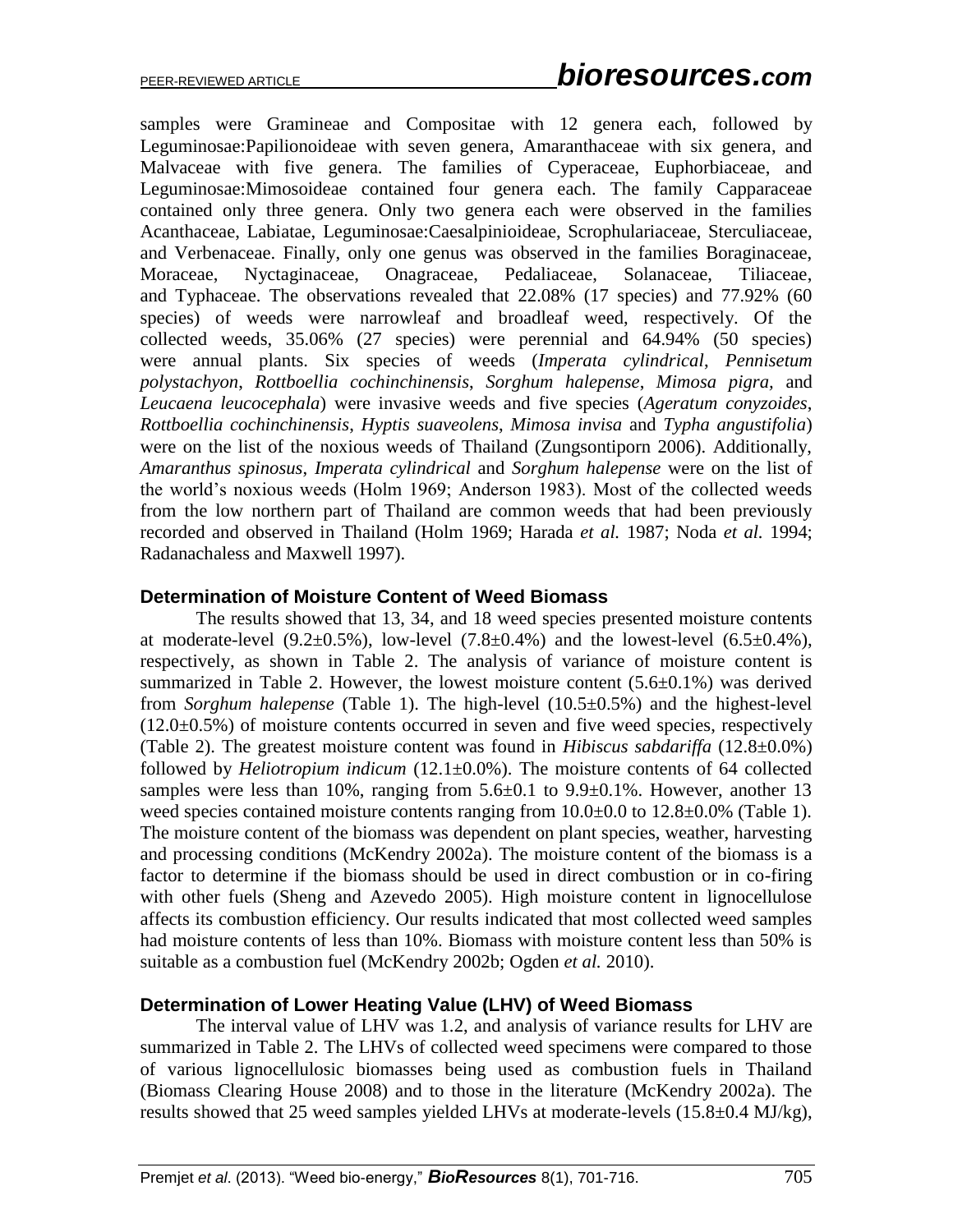which were similar to those of sugarcane leaves, and 31 weed samples yielded LHVs at high-levels (16.9±0.4 MJ/kg), which were equal to those of observed from palm shell. However, the highest-level of LHV  $(18.0\pm0.3 \text{ MJ/kg})$ , which was equivalent to those of wheat straw, was observed for 11 weed species (Table 2). Among the collected weed samples, *Aeschynomene americana* gave the maximum LHV (18.5±0.1 MJ/kg), followed by *Sphaeranthus senegalensis* (18.4±0.2 MJ/kg), *Crotalaria striata* (18.2±0.3 MJ/kg), and *Crotalaria goreensis* (18.1±0.0 MJ/kg), which was similar to those observed from wood. Furthermore, low-level (14.4±0.5 MJ/kg) and the lowest-level (12.7±0.3 MJ/kg) LHVs were obtained from seven and two weed samples, respectively (Table 1). The LHVs of *Synedrella* sp. (12.8±0.4MJ/kg) and *Physalis minima* (12.5±0.2MJ/kg) were comparable to those obtained from rice husks. However, it was determined that 67 collected weed species gave LHVs greater than 15 MJ/kg, ranging from  $15.2\pm0.1$  to 18.5±0.1 MJ/kg (Table 1). The variation in LHVs of biomass resulted from the different chemical compositions of each plant species (Senelwa and Sims 1999). It was reported that the amount of lignin in lignocellulosic materials is highly correlated with heating values (Demirbaş 2001). However, our study did not find a correlation between the LHV and the lignin content (Fig. 1). Our results demonstrated that the LHV of most weed biomasses were greater than those of various types of biomasses that have been used as combustion fuels in Thailand (Biomass Clearing House 2008). These results indicated that most of the dry weed biomasses in Thailand exhibit low moisture contents and high LHVs; these raw material attributes are highly desirable for producing fuel briquettes.

## **Determination of Ash, Lignin, Hemicelluloses, and Cellulose Content in Weed Biomass**

The chemical composition of all collected weed species is presented in Table 1. The amount of cellulose (%), hemicelluloses (%), lignin (%), and ash (%) of weed species was divided into five groups, highest-level, high-level, moderate-level, low-level, and lowest-level, by using class intervals (Table 2). The interval values of ash, lignin, hemicelluloses, and cellulose were 4.3, 3.1, 6.1, and 7.9, respectively. Additionally, an analysis of variance of the amount of ash, lignin, hemicelluloses, and cellulose of weed lignocellulose in each weed sample were significant ( $P \le 0.05$ ) when compared to various types of lignocellulosic biomass from common agricultural wastes, residues, and several weeds reported in the literature (Balat and Balat 2009; Abbasi and Abbasi 2010; Chandel and Singh 2011).

The present results revealed that the amount of ash from most weed samples was at the low-level  $(9.00\pm1.3\%)$  or the lowest-level  $(5.0\pm1.10)$ , which were derived from 31 and 21 weed species, respectively (Table 2). The minimum amount of ash content was obtained from *Leucaena leucocephala* (2.60±0.6%) followed by *Clerodendrum* sp*.*  (2.6±0.4%) and *Phyllanthus reticulates* (3.62±0.3%) (Table 1). Moreover, it was found that 21 weed samples gave a moderate-level of ash  $(13.0\pm1.3\%)$ . The highest-level of ash (23.8±0.2%) was observed only from *Synedrella* sp.; however, the high-level was obtained from three weed species, *Boerhavia diffusa* (15.9±0.1%), *Amaranthus viridis*   $(16.9\pm0.2\%)$  and *Blumea napifolia*  $(17.5\pm0.0\%)$ , as shown in Table 1. Ash is a solid inorganic residue that occurs from burning lignocellulosic biomass in the air. Consequently, a high amount of ash in biomass causes an increase in the cost of energy conversion, handling, and processing (McKendry 2002a) and lowers the efficiency of its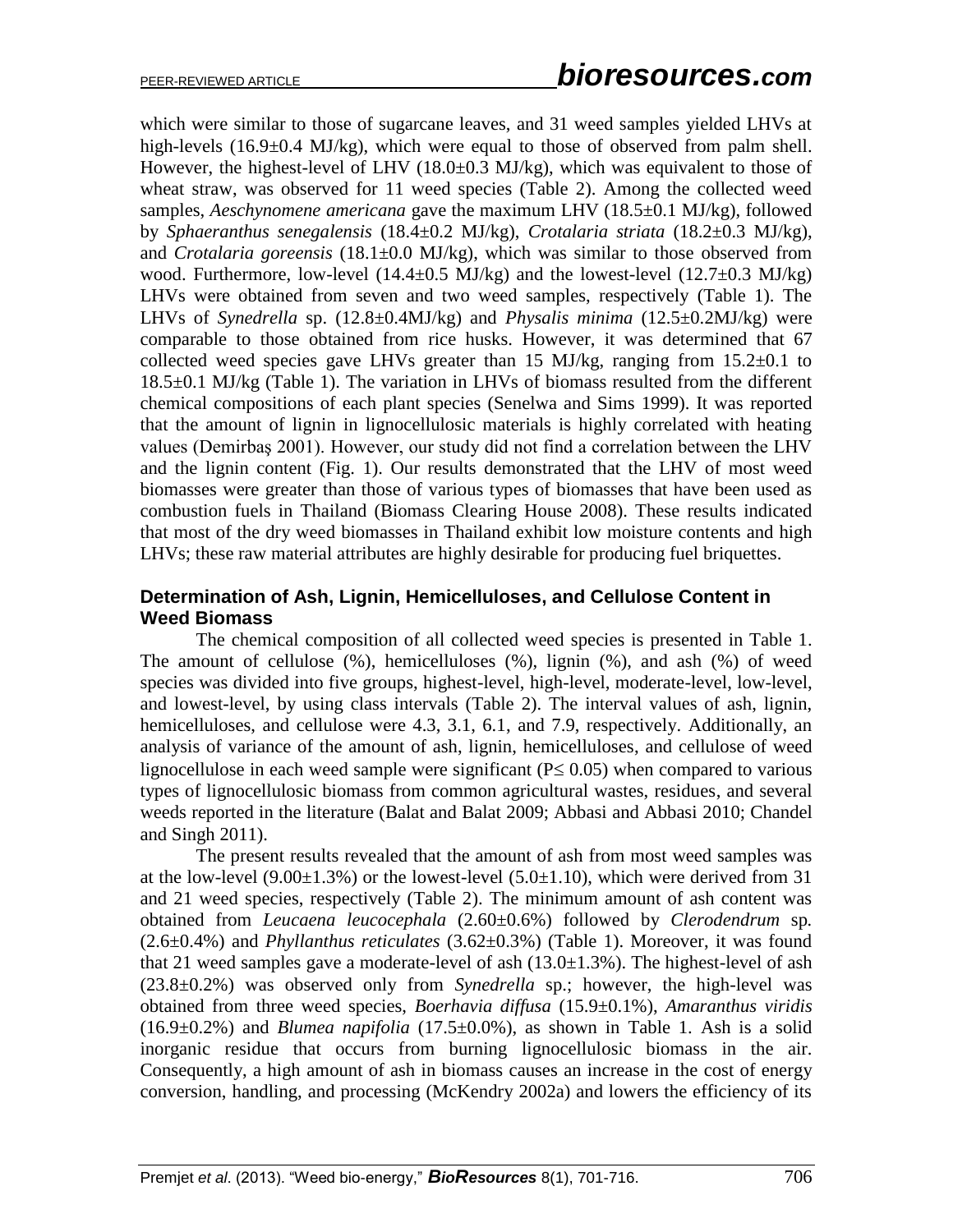combustion (Sarenbo 2009). The results indicated the amount of ash in most collected weed species ranged from the low-level to the lowest-level.

The lowest-level of lignin content out of 25 weed samples was  $6.2 \pm 1.0\%$ . The lowest amounts of lignin contents were observed from *Echinochloa crus-galli* (4.6 ± 0.0 %), followed by *Cyperus compactus*  $(4.6 \pm 0.5\%)$  and *Cyperus imbricatus*  $(4.7 \pm 0.3\%)$ , which were slightly greater than *Eichlornia crassipes* that was reported by (Chandel and Singh 2011). Low-levels of lignin content  $(9.3 \pm 1.0\%)$  were found in 27 weed samples. However, 17 weed samples showed moderate levels of lignin content  $(12.1\pm0.9\%)$ , similar to those of switch grass (12.00%). However, lignin content at the high-level (15.7  $\pm$  0.6%), which equals those obtained from barley straw and corn cob, was derived from five weed species. Amounts of lignin content of *Leucaena leucocephala* (16.1±0.1) and *Chloris barbata* (16.0±0.3) were similar to that of *Eupatorium adenophorum* (Chandel and Singh 2011). The highest-level of lignin content  $(19.6 \pm 0.6\%)$  is similar to those of oat straw and rye straw. Among the collected weed species only *Mimosa invisa* had the highest lignin content (20.41±0.24%), comparable to those of sorted refuses. However, it was obvious that the lignin content of 46 weed species (Table 1) ranged from  $5.0\pm0.0$  to  $10.1\pm0.1\%$ , similarly to those of waste papers from chemical pulps. These results indicated that the amount of lignin content in most weed species was less than several weed species (*L. camara, P. juliflora,* and *S. spontaneum*) and various types of lignocellulosic biomasses, which were reported in the literature (Balat and Balat 2009; Abbasi and Abbasi 2010; Chandel and Singh 2011).

The low-level (12.3 $\pm$ 20%) and lowest-level (7.5 $\pm$ 1.8%) amounts of hemicellulose were produced by 33 and 14 weed species, respectively. Hemicellulose at the moderate-level (17.6  $\pm$ 1.5%), similar to that of black locust, was provided by 13 weed samples (Table 2). The amount of hemicellulose at the high-level  $(24.5\pm1.1\%)$  was equal to that obtained from rice straw. However, it was observed that amounts of hemicellulose from seven weeds species (*Celosia argentea*, *Cyathula prostrate*, *Typha angustifolia*, *Ludwigia hyssopifolia*, *Hyptis capitata*, *Ruellia tuberosa*, and *Clerodendrum* sp.) were equal to those obtained from *L. camara* (Chandel and Singh 2011). The other two species, *Pentapetes phoenicea* and *Dicliptera roxburghiana* were similar to those of *Miscanthus* spp. and alfalfa (Chandel and Singh 2011). The amount of hemicellulose at the highest-level  $(30.5\pm1.6\%)$ , which is similar to that of rye straw, was derived from three weed species, *Amaranthus viridis* (34.2±0.0%), *Cyperus imbricatus* (32.3±0.3%), and *Cenchrus echinatus* (31.8±0.4%). Among the collected weed, *A. viridis* provided the greatest amount of hemicelluloses (Table 1). However, amount of hemicelluloses is still lower than *E. crassipes.* Moreover, it was observed that the amounts of hemicellulose from *Cleome viscosa* (4.7±0.1) and *Acalypha indica* (3.3± 0.1) were greater than that from solid cattle manure which was reported in the literature (Balat and Balat 2009; Abbasi and Abbasi 2010).

The amount of cellulose at the moderate-level  $(36.3\pm 2.1\%)$  was observed from 34 weed species, equivalent to those of oat straw, birch, willow, *Miscanthus* spp., and crofton weed stem. Sixteen weed specimens presented cellulose contents at the low-level  $(27.9\pm 2.6\%)$ , which was comparable to those of nut shells, swine waste, and switch grass. The lowest-level of cellulose content  $(18.8\pm 2.7)$  was obtained from seven weed specimens and was equal to those obtained from leaves and *E. crassipes*. The cellulose content at the high-level  $(42.5\pm 2.1\%)$  was obtained from 13 weed species; this value was comparable to bamboo, pine, hemlocks, and several weeds (*Chromolaena odorata*,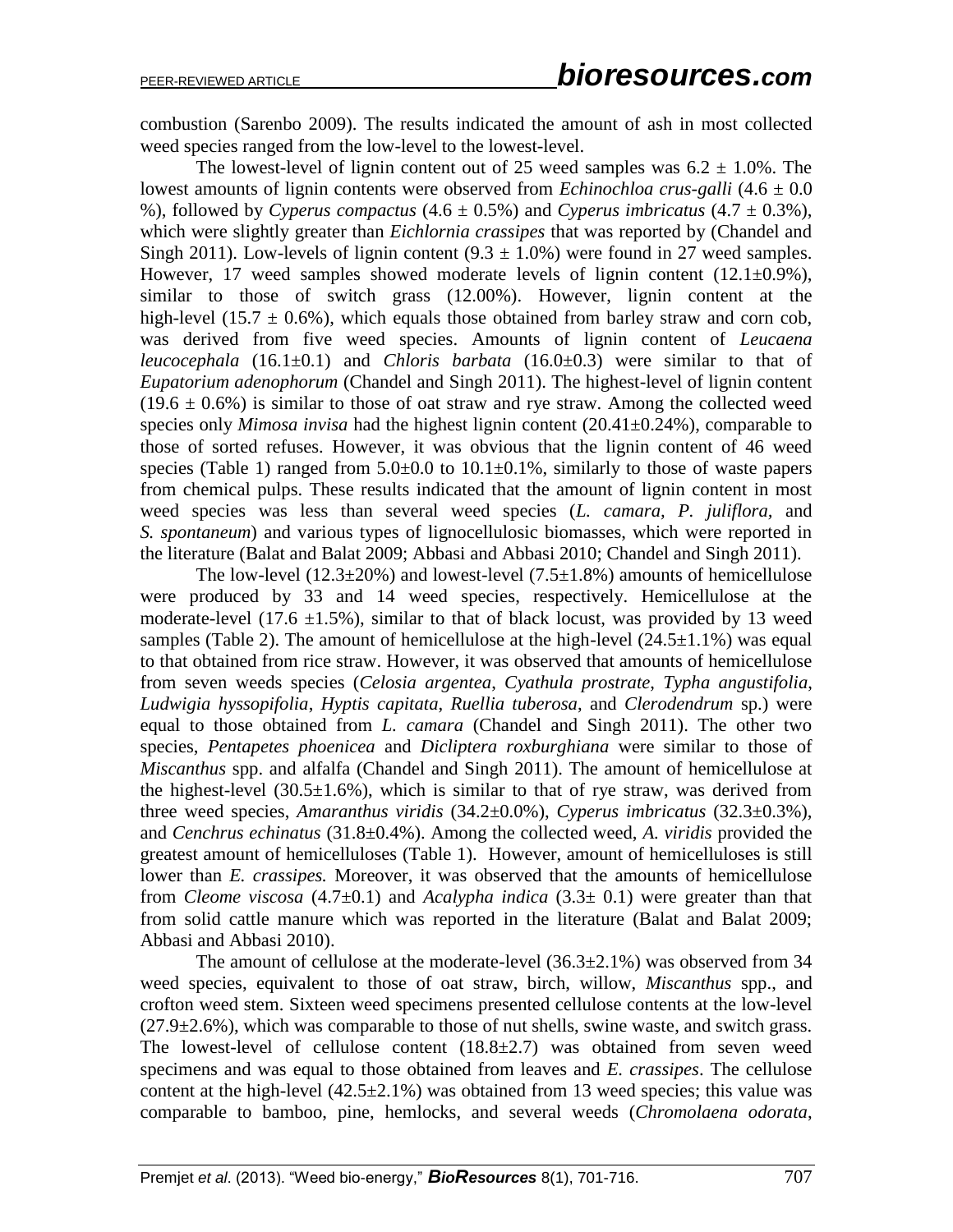*S. spontaneum, L. camara* and *P. juliflora*). Seven weed species had the highest-level of cellulose content  $(51.8\pm3.0\%)$ , equaling those attained from the bast fibers of jute and hardwood. Additionally, among the collected weeds species, *Sida acuta* had the highest cellulose content (56.0±0.3%) followed by *Leucaena leucocephala* (55.2±0.0%) and *Achyranthes aspera* (53.7±0.1%); these values were greater than several weeds that were reported in the literature (Chandel and Singh 2011). On the other hand, the lowest cellulose contents (Table 1) were observed for *Chloris barbata* (16.06±0.0%), *Ruellia tuberose* (16.22±0.1%), and *Broussonetia papyrifera* (16.06±0.2%) which were equals to those obtained from rye grass. No correlation between cellulose and hemicelluloses, cellulose and lignin, or lignin and hemicelluloses were found in this study, as shown in Figs. 2 to 4. The present results revealed that the amounts of cellulose, hemicelluloses, lignin, and ash were variable for the weed species examined. The diversity of the composition of the biomasses was dependent on the plant species, soil nutrients, climate, and competition (McKendry 2002a). In terms of bioethanol production from biomass materials, the amount of cellulose and lignin are of the most interest. The proportion of cellulose and lignin contents in biomass is one of the factors for selecting the appropriate plant

biomass. Moreover, the maximum theoretical ethanol yield was provided by a biomass that had higher cellulose and lower lignin content since it is the cellulose that is hydrolyzed into glucose by acids and enzymes (McKendry 2002a). The fermentation process converts monosaccharides into ethanol, with the highest ethanol yields obtained from glucose. Lignin is a highly complex biopolymer composed of phenylpropane monomer units and is found in the plant's cell wall; this non-cellulosic material acts as an inhibitor in enzymatic hydrolysis (Adler *et al.* 2006; Binod *et al.* 2010; Hamelinck *et al.* 2005). Hemicellulose is composed of a mixture of monosaccharides, such as xylose and other five-carbon sugars, which can be removed during the pretreatment process to improve enzyme hydrolysis (Taherzadeh and Karimi 2008). Additionally, they are decomposed into furfurals, which inhibit the fermentation process (Zhu and Pan 2010).

#### **Estimation of Theoretical Ethanol Yields from Each Weed**

The total theoretical ethanol yields from cellulose and hemicellulose (ETOHTLT) are shown in Table 1. The determination of ethanol yields from all collected weeds samples are summarized in Table 1, and the analysis of variance of theoretical ethanol yields are summarized in Table 2. Moreover, the theoretical ethanol yields from these weeds are compared to theoretical ethanol yields from other biomass materials reported in the Alternative Fuels Data Center (AFDC) report (AFDC 2012)

In this study, the lowest-level of ethanol yields  $(239.2\pm 21.8 \text{ L/ton})$  were estimated from 11 weed samples, which was equivalent to those of cotton gin trash, but the lowest yield (200±2.2 L/ton) was calculated from *Ageratum conyzoides*. Twenty weed samples are predicted to yield ethanol at the low-level  $(319.8\pm19.5 \text{ L/ton})$ , which were slightly higher than those of forest thinnings. However, it was found that ethanol yield of *S. indica* (307.4±4.6 L/ton), *H. capitata* (306.0±4.6 L/ton), and *S. senegalensis*  $(304.2\pm3.4 \text{ L/ton})$  (Table 1) were comparable to those of forest thinnings. A moderatelevel of ethanol yield (374.2±18.9 L/ton) which was slightly lower than those obtained from hardwood sawdust, was predicted for 22 weed samples. It was observed that the ethanol yield of *C. odoratum* (382.2±1.6 L/ton) was similar to that of hardwood sawdust. In addition, ethanol yields at the high-level  $(455.9 \pm 16.1 \text{ L/ton})$  were expected from 13 weed samples. This value was greater than those obtained from corn grain, corn stover,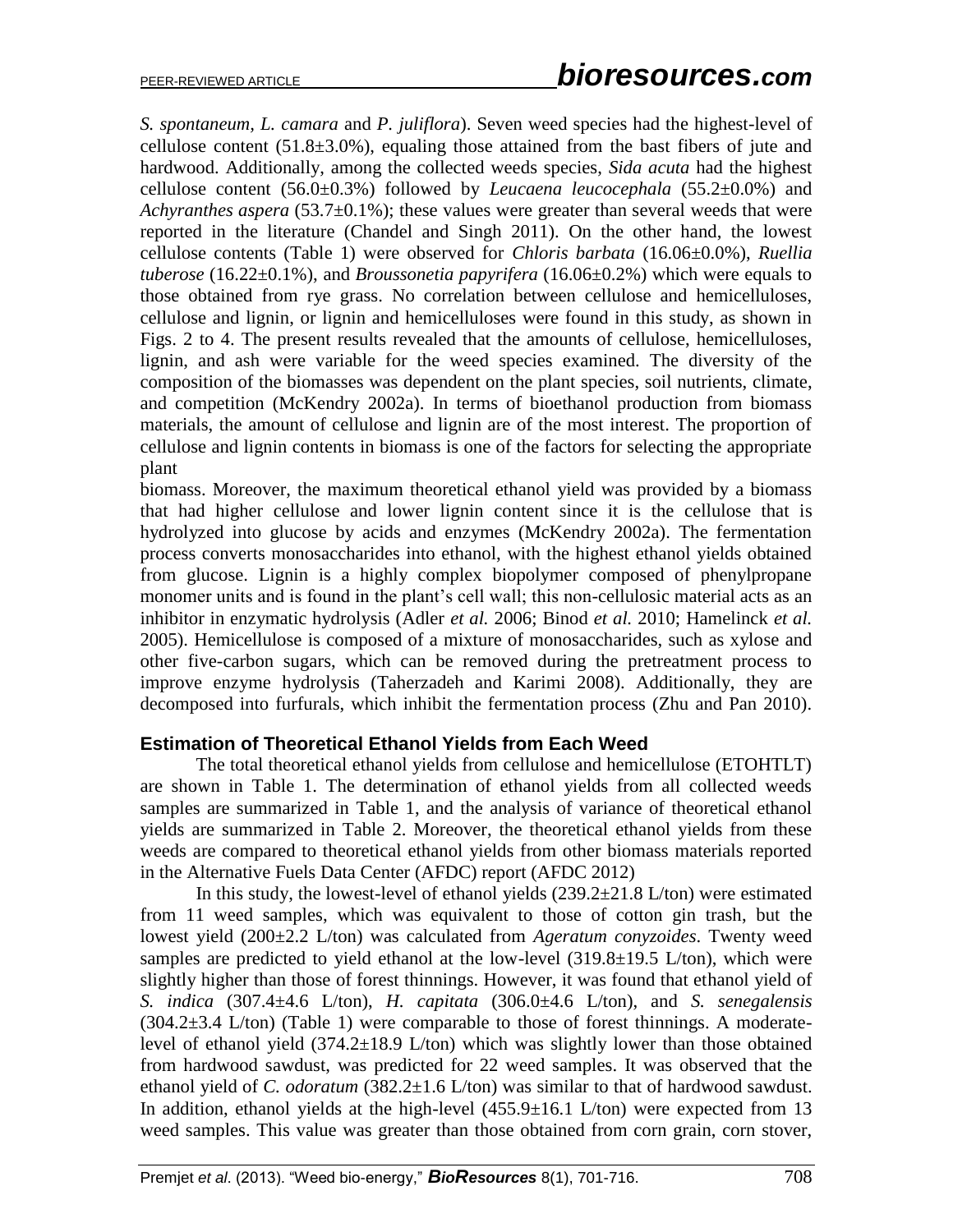rice straw, bagasse, and mixed paper. However, only 11 weed species are forecasted to yield ethanol at the highest-level (504.3±20.1 L/ton).



Among the collected weed species (Table 1), the maximum ethanol yield was envisaged for *Imperata cylindrical* (548.4±1.4 L/ton) followed by *A. viridis* (521.0±0.9 L/ton), *S. acuta* (520.3±5.4 L/ton), *R. cochinchinensis* (509.7±8.1L/ton), *S. halepense* (508.8±2.6 L/ton), *E. amabilis* (502.9±4.7 L/ton), *C. imbricatus* (493.6±3.2 L/ton), *C. echinatus* (491.4±7.4 L/ton), *C. prostrata* (484.8±4.4 L/ton), *E. procera* (483.2±1.1 L/ton), and *B. mutica* (482.8 $\pm$ 6.7 L/ton); these ethanol yields are greater than various types of lignocellulosic biomasses that have been reported in the literature (AFDC 2012).

The quantitative estimation revealed the direct potential of each weed species for bioethanol production. The theoretical ethanol yields indicated that high ethanol yields were derived from a high amount of both cellulose and hemicellulose. Thus, the ethanol yield gradually increased when the cellulose and hemicellulose content in the weed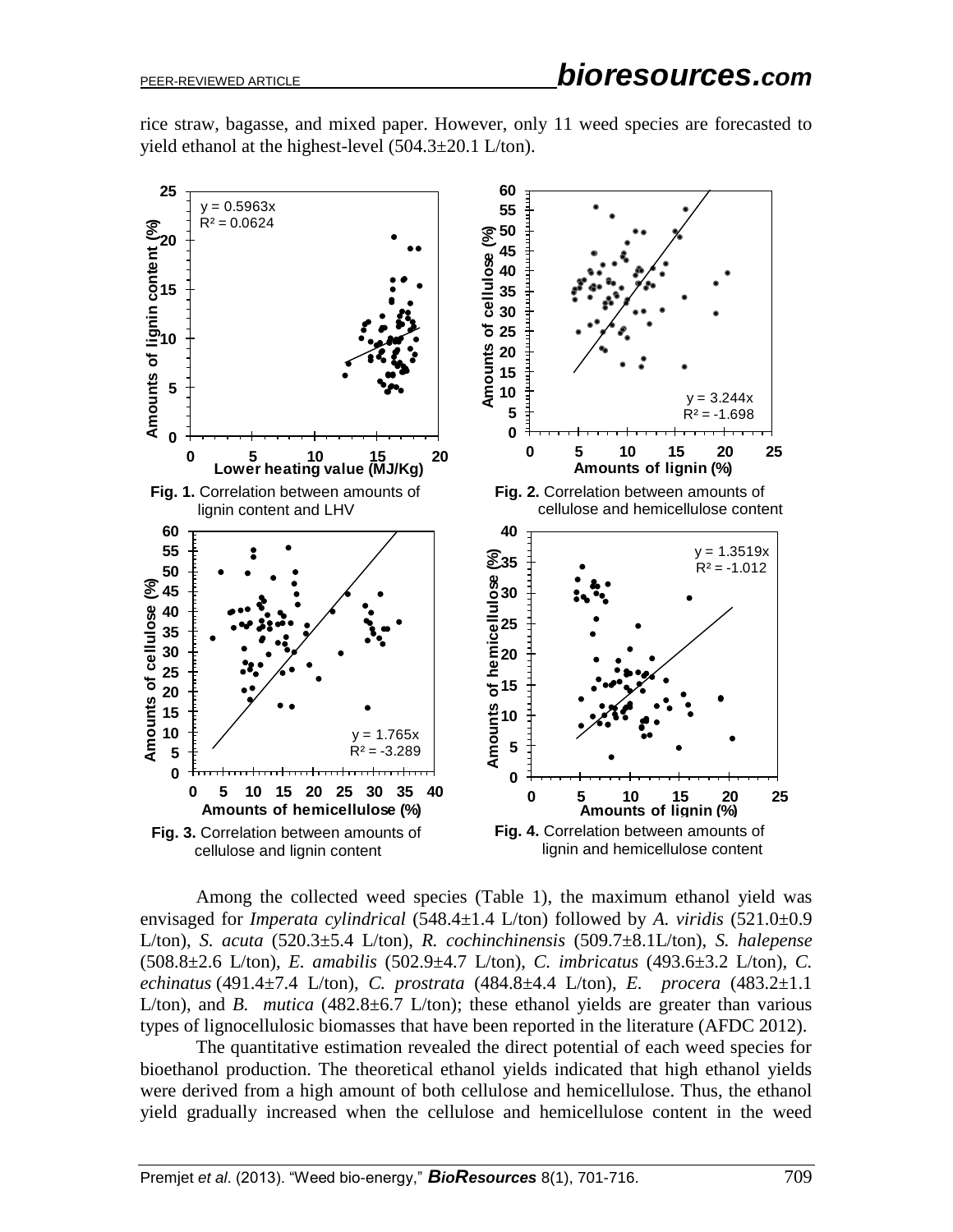samples was enhanced, as shown in Table 1. The results indicated that several weed species in Thailand could be used as a potential biomass source for bioethanol production. Moreover, the utilization of weed biomass as an alternative fuel source will provide the opportunity to overcome barriers for improving low-cost ethanol production from weed biomass in the near future. On the other hand, using weeds biomass as a substrate for producing bio-ethanol will help to control invasive weeds in agriculture areas, which will also increase the lands agricultural productivity. Presently, we are investigating the optimum pretreatment processes to achieve high sugar yields from four candidate weed species that had high cellulose contents.

## **CONCLUSIONS**

- 1. From the present results, a total of 62 genera containing 74 known and three unknown species from 25 families were collected from various natural sources.
- 2. All dry weed biomasses had relatively low moisture contents and high LHVs. Among the collected weed samples, *Aeschynomene americana* gave the maximum LHV (18.5±0.1 MJ/kg) followed by *Sphaeranthus senegalensis* (18.4±0.2 MJ/kg), *Crotalaria striata* (18.2±0.3MJ/kg), and *Crotalaria goreensis* (18.1±0.0 MJ/kg).
- 3. By determining the composition of weed biomasses, it was found that most of the collected weed samples produced high cellulose and low lignin contents. Among the collected weeds species, *Sida acuta* produced the greatest cellulose content (56.0±0.3%) followed by *Leucaena leucocephala* (55.2±0.0%) and *Achyranthes aspera* (53.7±0.1%).
- 4. The theoretical ethanol yields indicated that ethanol yields gradually improved when the cellulose and hemicellulose content in weed samples was greater. Various ethanol yields were calculated, which ranged from  $200.1 \pm 2.2$  L/ton to  $521.0 \pm 0.9$ L/ton, from the collected weed samples. The highest ethanol yield (L/ton) was predicted from *I. cylindrical* (548.4±1.4) followed by *A. viridis* (521.0±0.9), *S. acuta* (520.3±5.4), *R. cochinchinensis* (509.7±8.1), *S. halepense* (508.8±2.6), *E. amabilis* (502.9±4.7), *C. imbricatus* (493.6±3.2), *C. echinatus* (491.4±7.4), *C. prostrata* (484.8±4.4), *E. procera* (483.2±1.1), and *B. mutica* (482.8±6.7).
- 5. The results indicated that most of the collected weed species had the potential for thermal conversion and could be used as substrates for ethanol production.

#### **ACKNOWLEDGMENTS**

This research was funded by the National Research Council of Thailand in the fiscal year 2009-2010 (projects numbers SC-AR-070/2551 and SC-AR-034/2552). The authors express their gratitude to Dr. Pranee Nang-Ngam, Department of Biology, Faculty of Science, Naresuan University for identification of weed species. The first author was grateful for the financial support from Naresuan University to conduct short term research about biomass in Japan (2012).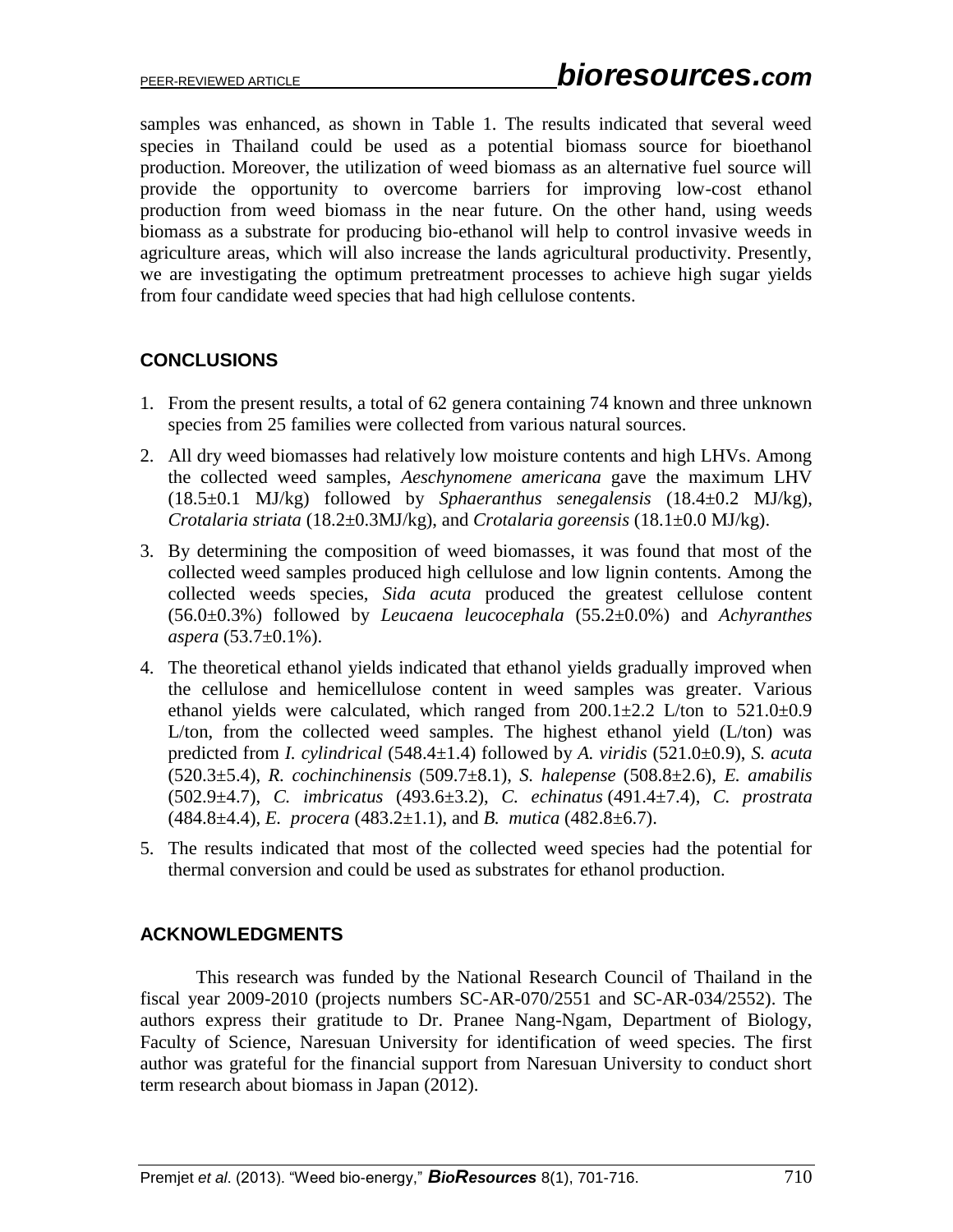# PEER-REVIEWED ARTICLE *bioresources.com*

| <b>Scientific Name</b>      | MC <sup>1</sup> | $LHV^2$        | Ash            | Lig <sup>3</sup> | $H$ em <sup>4</sup> | Cell <sup>5</sup> | ETOHTLT <sup>6</sup> |
|-----------------------------|-----------------|----------------|----------------|------------------|---------------------|-------------------|----------------------|
|                             | (%)             | MJ/Kg          | (%)            | (% )             | (%)                 | (% )              | L/Ton                |
| Imperata cylindrica         | $8.0 + 0.0$     | $17.5 \pm 0.0$ | $6.9 + 0.0$    | $6.7 + 0.0$      | $31.1 \pm 0.0$      | $44.4 \pm 0.1$    | $548.4 \pm 1.4$      |
| Amaranthus viridis          | $10.3 + 0.0$    | $16.2 \pm 0.3$ | $16.9 + 0.2$   | $5.1 \pm 0.1$    | $34.2 \pm 0.0$      | $37.4 \pm 0.1$    | 521.0±0.9            |
| Sida acuta                  | $6.0 + 0.0$     | $17.3 + 0.7$   | $5.1 \pm 0.1$  | $6.8 + 0.1$      | $16.0 + 0.4$        | $56.0 + 0.3$      | $520.3 + 5.4$        |
| Rottboellia cochinchinensis | $6.5 \pm 0.1$   | $16.9 + 0.1$   | $10.5 \pm 0.3$ | $7.5 \pm 0.1$    | $28.6 \pm 0.4$      | $41.6 \pm 0.7$    | $509.7 + 8.1$        |
| Sorghum halepense           | $5.6 + 0.1$     | $17.2 \pm 0.2$ | $8.8 + 0.3$    | $6.6 + 0.5$      | $25.8 \pm 0.2$      | $44.4 \pm 0.1$    | $508.8 \pm 2.6$      |
| Eragrostis amabilis         | $6.6 + 0.0$     | $16.7 + 0.4$   | $5.5 + 0.1$    | $7.2 + 0.2$      | $29.6 \pm 0.2$      | $39.7 + 0.4$      | $502.9 + 4.7$        |
| Cyperus imbricatus          | $6.9 + 0.0$     | $16.9 \pm 0.2$ | $7.4 \pm 0.1$  | $4.7 \pm 0.3$    | $32.3 \pm 0.3$      | $35.6 + 0.1$      | $493.6 \pm 3.2$      |
| Cenchrus echinatus          | $6.4 \pm 0.1$   | $16.4 \pm 0.1$ | $13.9 \pm 0.2$ | $6.3 + 0.3$      | $31.8 \pm 0.4$      | $35.8 + 0.6$      | $491.4 \pm 7.4$      |
| Cyathula prostrata          | $8.2 + 0.0$     | $17.8 + 0.2$   | $10.3 + 0.1$   | $10.9 + 0.1$     | $17.0 \pm 0.3$      | $50.0 + 0.3$      | $484.8 + 4.4$        |
| Eriochloa procera           | $7.1 \pm 0.0$   | $15.6 + 0.1$   | $13.1 \pm 0.0$ | $5.3 + 0.3$      | $29.5 + 0.1$        | $37.0 \pm 0.0$    | $483.2 \pm 1.1$      |
| Brachiaria mutica           | $9.8 + 0.0$     | $15.3 + 0.1$   | $10.9 + 0.2$   | $5.6 + 0.8$      | $28.8 \pm 0.8$      | 37.7±0.01         | $482.8 + 6.7$        |
| Sporobolus indicus          | $6.9 + 0.0$     | $17.1 \pm 0.2$ | $9.1 \pm 0.3$  | $6.6 + 0.0$      | $29.9 + 0.1$        | $35.6 + 0.0$      | $476.2 \pm 1.0$      |
| Leucaena leucocephala       | $7.7 + 0.1$     | $17.3 \pm 0.6$ | $2.6 + 0.6$    | $16.1 \pm 0.1$   | $10.1 \pm 0.1$      | $55.2 \pm 0.0$    | $471.9 \pm 1.2$      |
| Echinochloa crus-galli      | $6.8 + 0.1$     | $15.9 + 0.0$   | $8.9 + 0.5$    | $4.6 + 0.0$      | $30.1 \pm 0.1$      | $34.7 \pm 0.2$    | $470.8 \pm 2.0$      |
| Cyperus iria                | $11.6 + 0.1$    | $16.3 \pm 0.2$ | $5.4 \pm 0.1$  | $6.3 + 0.0$      | $31.0 + 0.0$        | $33.4 \pm 0.2$    | $468.9 \pm 1.3$      |
| Typha angustifolia          | $8.0 + 0.1$     | $16.1 \pm 0.2$ | $11.3 + 0.1$   | $10.0 + 0.3$     | $16.9 + 0.4$        | $47.1 \pm 0.1$    | $462.9 \pm 3.9$      |
| Dactyloctenium aegyptium    | $11.4 \pm 0.0$  | $15.6 + 0.1$   | $9.5 + 0.4$    | $7.7 + 0.0$      | $31.6 \pm 0.1$      | $32.0 + 0.1$      | $462.4 \pm 0.3$      |
| Achyranthes aspera          | $7.5 + 0.1$     | $16.6 + 0.2$   | $11.7 \pm 0.3$ | $8.5 \pm 0.1$    | $10.2 + 0.1$        | $53.7 + 0.1$      | $461.0 \pm 1.5$      |
| Pennisetum polystachyon     | $6.4 \pm 0.0$   | $16.0 + 0.2$   | $7.5 \pm 0.3$  | $6.2 + 0.2$      | $23.3 \pm 0.1$      | $40.0 + 0.0$      | $459.2 \pm 0.6$      |
| Cyperus compactus           | $7.4 \pm 0.0$   | $15.9 + 0.1$   | $11.2 \pm 0.1$ | $4.6 \pm 0.5$    | $29.0+0.8$          | $32.8 \pm 0.3$    | $448.9 + 8.5$        |
| Aeschynomene americana      | $6.1 \pm 0.0$   | $18.5 + 0.1$   | $7.4 \pm 0.4$  | $15.4 \pm 0.3$   | $13.4 \pm 0.0$      | $48.3 \pm 0.2$    | $446.2 \pm 1.3$      |
| Celosia argentea            | $9.0 + 0.0$     | $16.1 \pm 0.3$ | $10.0 + 0.1$   | $9.7 + 0.9$      | $17.2 \pm 0.2$      | $44.3 \pm 0.3$    | $445.3 \pm 3.2$      |
| Dicliptera roxburghiana     | $7.2 \pm 0.0$   | $15.5 \pm 0.0$ | $15.2 \pm 0.0$ | $8.7 \pm 0.4$    | $17.5 \pm 0.3$      | $41.9 \pm 0.3$    | $429.8 + 4.3$        |
| Crotalaria pallida          | $6.4 \pm 0.1$   | $17.9 + 0.1$   | $4.3 \pm 0.2$  | $11.7 + 0.1$     | $9.1 \pm 0.2$       | $49.6 \pm 0.2$    | $423.6 \pm 2.7$      |
| Scoparia dulcis             | $7.6 + 0.0$     | $17.1 \pm 0.1$ | $4.5 \pm 0.6$  | $6.6 + 0.0$      | $19.1 \pm 0.1$      | $36.5 \pm 0.3$    | $402.6 \pm 2.9$      |
| Urena lobata                | $7.9 \pm 0.0$   | $16.8 + 0.2$   | $7.5 \pm 0.3$  | $9.6 + 0.1$      | $11.4 \pm 0.7$      | $43.5 \pm 0.3$    | $396.7 + 4.4$        |
| Cyperus cyperoides          | $7.8 + 0.1$     | $15.4 \pm 0.5$ | $8.8 + 0.1$    | $10.9 + 0.6$     | $24.6 \pm 0.2$      | $29.7 + 0.6$      | 394.0±5.3            |
| Crotalaria striata          | $9.4 \pm 0.1$   | $18.2 \pm 0.3$ | $4.3 \pm 0.2$  | $10.0 + 0.6$     | $11.9 \pm 0.4$      | $42.6 \pm 0.1$    | $393.5 \pm 3.8$      |
| Cleome viscosa              | $10.0 + 0.0$    | $16.3 \pm 0.4$ | $6.2 + 0.2$    | $15.0 + 0.5$     | $4.7 \pm 0.1$       | $49.8 \pm 0.4$    | $392.6 + 4.0$        |
| Hibiscus sabdariffa         | $12.8 + 0.0$    | $15.9 + 0.1$   | $5.2 + 0.1$    | $6.4 \pm 0.0$    | $14.5 \pm 0.3$      | $39.6 + 0.1$      | $391.3 \pm 3.1$      |
| Lindenbergia philippensis   | $9.3 \pm 0.0$   | $14.0 + 0.0$   | $9.2 + 0.0$    | $10.9 + 0.8$     | $15.2 \pm 0.1$      | $38.8 \pm 0.4$    | 391.0±3.5            |
| Pentapetes phoenicea        | $6.6 + 0.0$     | $16.7 \pm 0.2$ | $5.9 + 0.3$    | $8.9 + 0.7$      | $18.9 + 0.5$        | $34.4 \pm 0.3$    | 386.6±6.0            |

**Table 1.** Composition and Theoretical Ethanol Yields of Weeds Biomass Collected in the Lower Northern Part of Thailand

Values represent the mean, n=2,  $\pm$  SD,  $^1$  = moisture content,  $^2$  = Lower heating value,  $^3$  = Lignin,  $^4$  = Hemicellulose,  $^5$  = Cellulose,  $^6$  = Theoretical ethanol yield.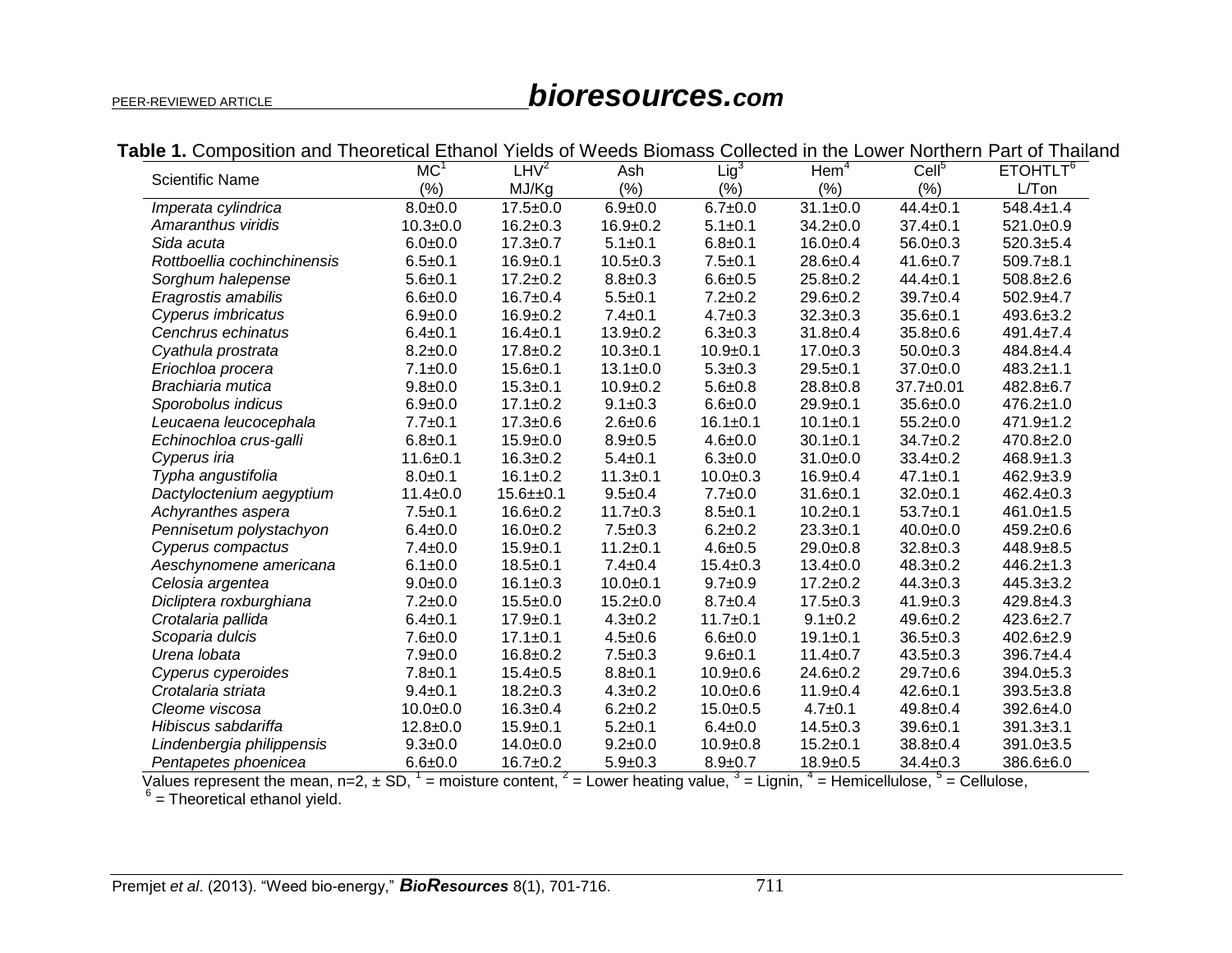# PEER-REVIEWED ARTICLE *bioresources.com*

# **Table 1.** Continued

| <b>Scientific Name</b>      | MC             | $L$ H $V^2$    | Ash                    | $Lig^3$        | Hem <sup>4</sup> | Cell <sup>5</sup> | ETOHTLT <sup>6</sup> |
|-----------------------------|----------------|----------------|------------------------|----------------|------------------|-------------------|----------------------|
|                             | (%)            | MJ/Kg          | $(\% )$                | $(\% )$        | (%)              | (% )              | L/Ton                |
| Clerodendrum sp.            | $7.1 \pm 0.0$  | $16.9 + 0.2$   | $\overline{12.2}$ ±0.4 | $12.2 \pm 0.2$ | $16.2 \pm 0.0$   | $37.0 + 0.0$      | $385.7 \pm 0.2$      |
| Chromolaena odoratum        | $11.6 + 0.1$   | $16.2 \pm 0.2$ | $14.0 + 0.2$           | $14.0 + 0.1$   | $11.1 \pm 0.1$   | $41.8 \pm 0.2$    | $382.2 \pm 1.6$      |
| Corchorus olitorius         | $6.3 + 0.0$    | $17.1 \pm 0.1$ | $12.7 + 0.1$           | $12.7 \pm 0.9$ | $11.5 \pm 0.3$   | $40.8 \pm 0.3$    | $378.1 \pm 4.3$      |
| Jatropha gossypifolia       | $7.9 \pm 0.1$  | $14.5 \pm 0.5$ | $8.2 \pm 0.1$          | $8.2 + 0.1$    | $15.0 + 0.5$     | $37.2 \pm 0.1$    | $377.8 + 4.3$        |
| Aeschynomene aspera         | $6.4 \pm 0.0$  | $17.8 + 0.1$   | $13.6 + 0.0$           | $13.6 + 0.1$   | $12.4 \pm 0.3$   | $39.1 + 0.1$      | $372.7 \pm 2.8$      |
| <b>Blumea mollis</b>        | $7.7 + 0.0$    | $16.8 + 0.0$   | $11.3 + 0.1$           | $11.3 + 0.1$   | $14.1 \pm 0.1$   | $36.8 + 0.2$      | $368.7 \pm 2.5$      |
| Phyllanthus reticulatus     | $6.7 + 0.0$    | $17.8 \pm 0.3$ | $19.2 + 0.3$           | $19.2 \pm 0.0$ | $12.9 + 0.6$     | $37.0 \pm 0.0$    | $361.1 \pm 4.7$      |
| Vernonia cinerea            | $11.7 \pm 0.0$ | $18.0 + 0.1$   | $11.3 + 0.1$           | $11.3 \pm 0.2$ | $9.1 \pm 0.1$    | $40.5 \pm 0.3$    | $358.7 + 2.7$        |
| Tephrosia purpurea          | $7.6 + 0.1$    | $17.7 \pm 0.0$ | $8.9 + 0.3$            | $8.9 + 0.4$    | $15.6 + 0.1$     | $33.6 \pm 0.4$    | $356.5+4.0$          |
| Alternanthera dentata       | $8.2 \pm 0.0$  | $16.4 \pm 0.8$ | $8.2 \pm 0.1$          | $8.2 + 0.1$    | $11.4 \pm 0.0$   | $37.7 \pm 0.5$    | $355.0 + 5.4$        |
| Abutilon indicum            | $11.0 + 0.1$   | $16.6 + 0.0$   | $5.1 \pm 0.3$          | $5.1 \pm 0.1$  | $12.7 + 0.0$     | $35.7 \pm 0.2$    | $350.8 \pm 1.9$      |
| Chromolaena sp.             | $10.1 \pm 0.0$ | $15.6 + 0.1$   | $11.1 \pm 0.1$         | $11.1 \pm 0.0$ | $8.0 + 0.6$      | $40.2 \pm 0.0$    | $348.1 \pm 4.9$      |
| Senna tora                  | $7.7 + 0.0$    | $17.2 \pm 0.2$ | $7.2 + 0.2$            | $7.2 + 0.1$    | $11.6 + 0.3$     | $36.2 \pm 0.1$    | $345.7 \pm 0.7$      |
| Crotalaria goreensis        | $7.3 + 0.1$    | $18.1 \pm 0.0$ | $8.4 \pm 0.2$          | $8.4 \pm 0.4$  | $15.3 + 0.4$     | $32.0 + 0.1$      | $342.5 \pm 3.9$      |
| Crassocephalum crepidioides | $8.1 \pm 0.0$  | $15.3 \pm 0.3$ | $9.5 + 0.0$            | $9.5 + 0.7$    | $11.1 \pm 0.1$   | $35.8 + 0.1$      | $339.1 \pm 0.2$      |
| Ludwigia hyssopifolia       | $6.4 \pm 0.0$  | $16.8 + 0.1$   | $11.7 + 0.5$           | $11.7 \pm 0.4$ | $16.8 + 0.6$     | $29.9 + 0.7$      | $338.8 + 9.7$        |
| Hyptis suaveolens           | $8.0 + 0.0$    | $17.1 \pm 0.0$ | $11.5 + 0.1$           | $11.5 + 0.1$   | $6.7 + 0.4$      | $40.1 \pm 0.0$    | $338.0 + 3.3$        |
| Laggera pterodonta          | $8.0 + 0.0$    | $16.5 \pm 0.3$ | $8.6 + 0.2$            | $8.6 + 0.1$    | $9.6 + 0.3$      | $37.0 \pm 0.3$    | $336.6 + 4.5$        |
| Amaranthus spinosus         | $8.9 + 0.1$    | $16.6 + 0.0$   | $10.0 + 0.2$           | $10.0 + 0.5$   | $14.1 \pm 0.0$   | $32.1 \pm 0.1$    | $334.4 \pm 0.7$      |
| Heliotropium indicum        | $12.1 \pm 0.0$ | $15.5 \pm 0.3$ | $12.3 + 0.4$           | $12.3 + 0.2$   | $19.3 + 0.1$     | $26.7 \pm 0.4$    | $334.1 \pm 3.6$      |
| Grangea maderaspatana       | $9.0 + 0.0$    | $16.3 + 0.2$   | $13.7 \pm 0.0$         | $13.7 \pm 0.3$ | $15.6 + 0.2$     | $30.3 + 0.0$      | $333.2 + 2.1$        |
| Mimosa invisa               | $8.8 + 0.0$    | $16.4 \pm 0.1$ | $20.4 \pm 0.1$         | $20.4 \pm 0.2$ | $6.3 + 0.1$      | $39.6 + 0.3$      | $330.9 + 2.6$        |
| Chloris barbata             | $10.6 + 0.0$   | $16.3 + 0.0$   | $16.0 + 0.3$           | $16.0 + 0.3$   | $29.1 \pm 0.0$   | $16.1 \pm 0.0$    | $329.8 \pm 0.3$      |
| Neptunia triquetra          | $8.0 + 0.0$    | $17.6 \pm 0.3$ | $12.7 \pm 0.4$         | $12.7 \pm 0.2$ | $9.0 + 0.9$      | $36.4 \pm 0.1$    | $327.6 \pm 7.1$      |
| Synedrella nodiflora        | $7.0 + 0.1$    | $15.5 + 0.7$   | $11.1 \pm 0.3$         | $11.1 \pm 0.1$ | $8.1 \pm 0.0$    | $36.9 \pm 0.2$    | $325.3 \pm 0.1$      |
| Mimosa pigra                | $10.3 + 0.0$   | $17.2 \pm 0.1$ | $15.9 + 0.1$           | $15.9 \pm 0.8$ | $11.7 \pm 0.0$   | $33.5 + 0.1$      | $322.2 \pm 1.8$      |
| Boerhavia diffusa           | $8.2 \pm 0.1$  | $13.8 + 0.0$   | $10.1 \pm 0.1$         | $10.1 \pm 0.1$ | $20.9 + 0.7$     | $23.3 \pm 0.2$    | $321.3 \pm 6.1$      |
| Phaseolus lathyroides       | $7.5 + 0.0$    | $17.0 \pm 0.0$ | $10.1 \pm 0.0$         | $10.1 \pm 0.1$ | $11.4 \pm 0.2$   | $32.9 + 0.1$      | $320.6 + 4.7$        |
| Stachytarpheta indica       | $8.0 + 0.0$    | $17.6 \pm 0.2$ | $12.0 + 0.0$           | $12.0 + 0.0$   | $6.7 \pm 0.2$    | $35.8 \pm 0.4$    | $307.4 \pm 4.6$      |
| Hyptis capitata             | $9.0 + 0.1$    | $16.5 + 0.1$   | $9.7 + 0.1$            | $9.7 + 0.1$    | $16.6 + 0.2$     | $25.6 \pm 0.4$    | $306.0 + 4.6$        |
| Sphaeranthus senegalensis   | $8.6 + 0.1$    | $18.4 \pm 0.2$ | $19.2 + 0.2$           | $19.2 + 0.1$   | $12.6 + 0.2$     | $29.4 \pm 0.2$    | $304.2 \pm 3.4$      |
| Euphorbia geniculata        | $6.8 + 0.1$    | $16.2 \pm 0.2$ | $5.0 + 0.2$            | $5.0 + 0.0$    | $8.4 \pm 0.2$    | $24.9 \pm 0.5$    | $288.0 + 4.4$        |

Values represent the mean, n=2,  $\pm$  SD,  $\frac{1}{n}$  = moisture content,  $\frac{2}{n}$  = Lower heating value,  $\frac{3}{n}$  = Lignin,  $\frac{4}{n}$  = Hemicellulose,  $\frac{5}{n}$  = Cellulose,  $\frac{5}{n}$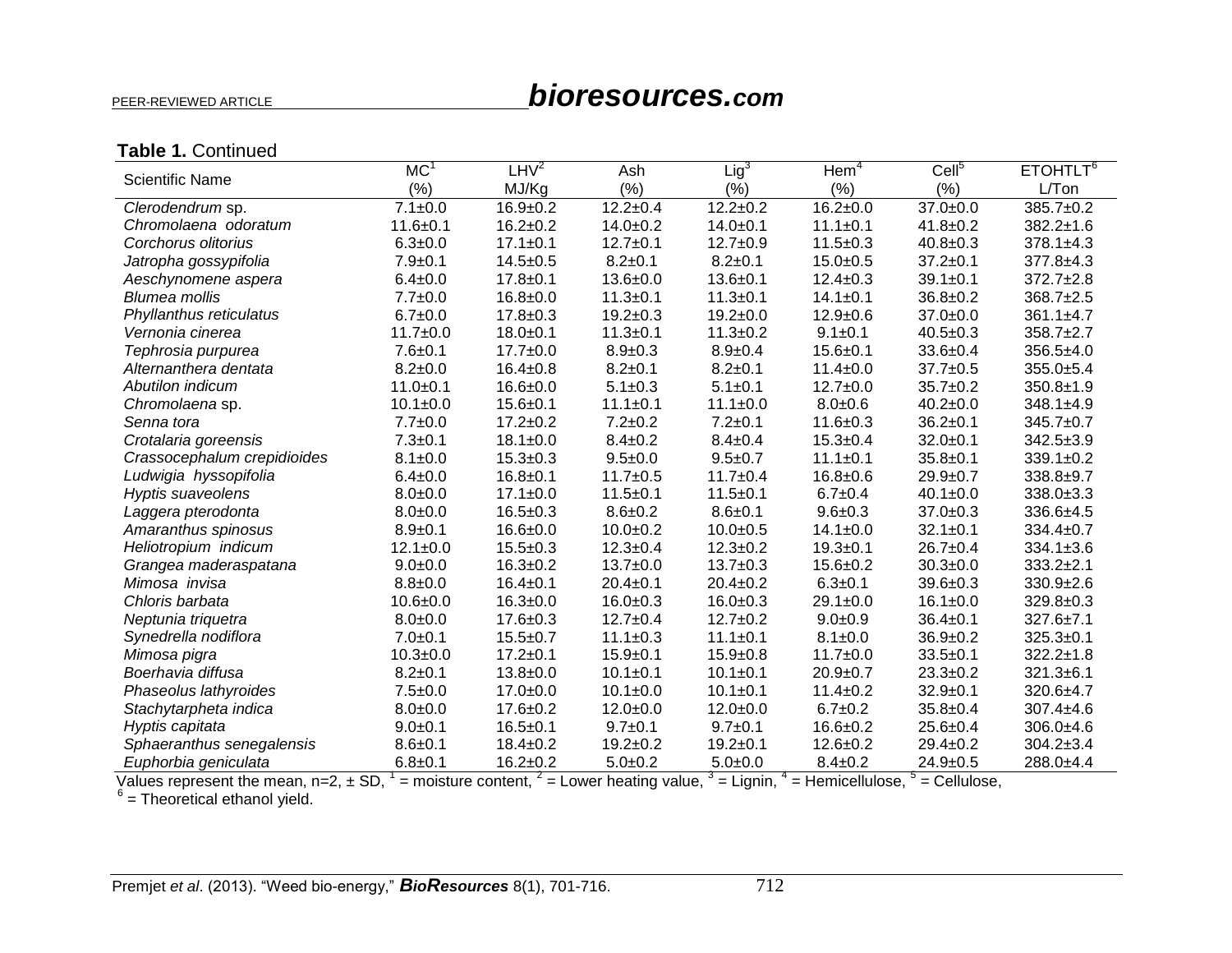# PEER-REVIEWED ARTICLE *bioresources.com*

### **Table 1.** Continued

| Scientific Name         | MC <sup>1</sup> | $L$ HV $^2$    | Ash            | Lig <sup>3</sup> | Hem <sup>2</sup> | Cell <sup>5</sup> | ETOHTLT <sup>6</sup> |
|-------------------------|-----------------|----------------|----------------|------------------|------------------|-------------------|----------------------|
|                         | $(\% )$         | MJ/Kg          | (9/0)          | $(\% )$          | (% )             | (%)               | $L/T$ on             |
| Cassia occidentalis     | $7.9 \pm 0.0$   | $17.9 \pm 0.4$ | $7.5 \pm 0.2$  | $7.8 + 0.6$      | $8.6 \pm 0.3$    | $30.8 \pm 0.2$    | $284.5 \pm 3.3$      |
| Cleome rutidosperma     | $10.2 \pm 0.0$  | $15.4 \pm 0.3$ | $14.3 + 0.1$   | $8.5 \pm 0.1$    | $11.2 \pm 0.0$   | $26.6 \pm 0.1$    | $273.5 \pm 1.1$      |
| Physalis minima         | $8.2 \pm 0.1$   | $12.5 \pm 0.2$ | $14.4 \pm 0.1$ | $6.2 \pm 0.1$    | $9.8 \pm 0.1$    | $26.7 \pm 0.3$    | $263.9 \pm 3.3$      |
| Acalypha indica         | $9.9 \pm 0.1$   | $15.2 \pm 0.1$ | $14.5 + 0.1$   | $8.2 \pm 0.0$    | $3.3 \pm 0.1$    | $33.3+0.1$        | $263.2 \pm 0.8$      |
| Cleome gynandra         | $7.2 \pm 0.1$   | $17.4 \pm 0.4$ | $9.7 \pm 0.3$  | $7.0 \pm 0.4$    | $8.7 \pm 0.0$    | $27.4 \pm 0.1$    | $261.1 \pm 1.0$      |
| Blumea napifolia        | $7.8 \pm 0.0$   | $16.1 \pm 0.1$ | $17.5 \pm 0.0$ | $9.6 \pm 0.1$    | $9.6 + 0.1$      | $25.5+0.1$        | $253.5 \pm 1.4$      |
| Sida cordifolia         | $8.3 \pm 0.0$   | $15.0 + 0.0$   | $11.5 \pm 0.1$ | $9.3 \pm 0.1$    | $10.6 + 0.3$     | $24.4 \pm 0.1$    | $253.2 \pm 2.9$      |
| Melochia corchorifolia  | $8.6 \pm 0.0$   | $16.4 \pm 0.1$ | $6.2 \pm 0.1$  | $7.5 \pm 0.3$    | $15.0 + 0.1$     | $24.7 \pm 0.1$    | $238.5 \pm 2.7$      |
| Ruellia tuberosa        | $9.2 \pm 0.1$   | $14.1 \pm 0.2$ | $14.7 \pm 0.2$ | $11.5 \pm 0.2$   | $16.5 \pm 0.2$   | $16.2 \pm 0.1$    | $238.4 \pm 2.1$      |
| Broussonetia papyrifera | $8.5 \pm 0.1$   | $14.6 \pm 0.6$ | $14.3 \pm 0.1$ | $9.6 \pm 0.3$    | $14.5 \pm 0.1$   | $16.7 \pm 0.2$    | $226.7+2.6$          |
| Synedrella sp.          | $7.1 \pm 0.0$   | $12.8 \pm 0.4$ | $23.8 \pm 0.2$ | $7.5 \pm 0.3$    | $10.0 + 0.9$     | $20.9 \pm 0.6$    | $223.7+3.3$          |
| Sesamum indicum         | $8.4 \pm 0.0$   | $14.6 \pm 0.1$ | $12.4 \pm 0.4$ | $7.8 + 0.1$      | $8.6 \pm 0.3$    | $20.2 \pm 0.1$    | $208.8 \pm 2.5$      |
| Ageratum conyzoides     | $8.5 \pm 0.0$   | $14.4 \pm 0.3$ | $11.2 \pm 0.0$ | $11.7 + 0.2$     | $9.5 \pm 0.3$    | $18.1 \pm 0.0$    | $200.1 \pm 2.2$      |

Values represent the mean, n=2, ± SD,  $1$  = moisture content,  $2$  = Lower heating value,  $3$  = Lignin,  $4$  = Hemicellulose,  $5$  = Cellulose,  $6$  = Theoretical ethanol yield.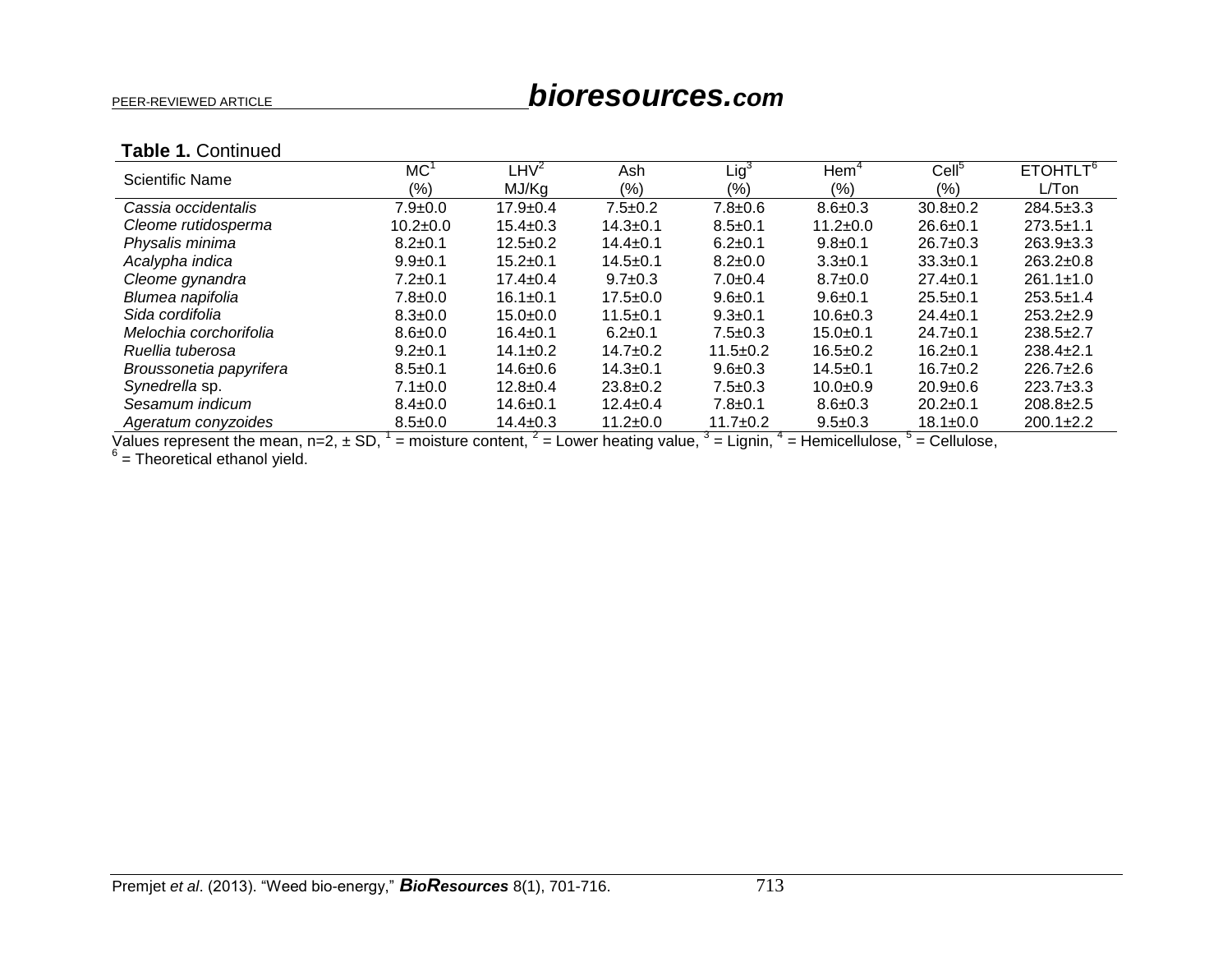|                      |          | Heating Values (LHVs), and the Ethanol Yield of Weed Biomass |                           |                  |                  |         |         |
|----------------------|----------|--------------------------------------------------------------|---------------------------|------------------|------------------|---------|---------|
| Group                | Level    | Range                                                        | $\mathsf{N}$              | Mean             | <b>SD</b>        | F-Value | P-Value |
|                      | lowest   | $5.6 - 7.0$                                                  | 18                        | 6.5              | 0.4              | 514.6   | 0.000   |
|                      | low      | $7.1 - 8.5$                                                  | 34                        | 7.8              | 0.4              |         |         |
| $\sum_{i=1}^{n}$     | moderate | $8.6 - 10.0$                                                 | 13                        | 9.2              | 0.5              |         |         |
|                      | high     | 10.1-11.5                                                    | $\boldsymbol{7}$          | 10.5             | 0.5              |         |         |
|                      | highest  | 11.6-13.0                                                    | $\frac{5}{2}$             | 12.0             | 0.5              |         |         |
|                      | lowest   | 12.5-13.7                                                    |                           | 12.7             | 0.3              | 334.6   | 0.000   |
|                      | low      | 13.8-15.0                                                    | 8                         | 14.4             | 0.5              |         |         |
| $LHV^2$<br>(Mg/Kg)   | moderate | 15.1-16.3                                                    | 25                        | 15.8             | 0.4              |         |         |
|                      | high     | 16.4-17.6                                                    | 31                        | 16.9             | 0.4              |         |         |
|                      | highest  | 17.7-18.9                                                    | 11                        | 18.0             | 0.3              |         |         |
|                      | lowest   | $2.6 - 6.8$                                                  | $\overline{21}$           | 5.0              | 1.1              | 363.2   | 0.000   |
|                      | low      | $6.9 - 11.1$                                                 | 31                        | 9.0              | 1.3              |         |         |
| $\frac{6}{3}$        | moderate | 11.2-15.4                                                    | 21                        | 13.0             | 1.3              |         |         |
|                      | high     | 15.5-19.7                                                    | $\ensuremath{\mathsf{3}}$ | 16.8             | 0.8              |         |         |
|                      | highest  | 19.8-24.0                                                    | $\mathbf{1}$              | 23.8             | 0.2              |         |         |
|                      | lowest   | $4.6 - 7.7$                                                  | $\overline{25}$           | $\overline{6.2}$ | 1.0              | 493.8   | 0.000   |
|                      | low      | $7.8 - 10.9$                                                 | 27                        | 9.3              | 1.0              |         |         |
| <u>ွိခ်ွ</u>         | moderate | 11.0-14.1                                                    | 17                        | 12.1             | 0.9              |         |         |
|                      | high     | 14.2-17.3                                                    | 5                         | 15.7             | 0.6              |         |         |
|                      | highest  | 17.4-20.5                                                    | $\ensuremath{\mathsf{3}}$ | 19.6             | 0.6              |         |         |
|                      | lowest   | $3.3 - 9.4$                                                  | $\overline{14}$           | 7.5              | $\overline{1.8}$ | 731.0   | 0.000   |
|                      | low      | $9.5 - 15.6$                                                 | 33                        | 12.3             | 2.0              |         |         |
| $Hem^4$ <sup>4</sup> | moderate | 15.7-21.8                                                    | 13                        | 17.6             | 1.5              |         |         |
|                      | high     | 21.9-28.0                                                    | 3                         | 24.5             | 1.1              |         |         |
|                      | highest  | 28.1-34.2                                                    | 14                        | 30.5             | 1.6              |         |         |
|                      | lowest   | 16.1-24.0                                                    | $\overline{7}$            | 18.8             | 2.7              | 482.1   | 0.000   |
|                      | low      | 24.1-32.0                                                    | 16                        | 27.9             | 2.6              |         |         |
| င်မ <sup>5</sup>     | moderate | 32.1-40.0                                                    | 34                        | 36.3             | 2.1              |         |         |
|                      | high     | 40.1-48.0                                                    | 13                        | 42.5             | 2.1              |         |         |
|                      | highest  | 48.1-56.0                                                    | $\overline{7}$            | 51.8             | 3.0              |         |         |
|                      | lowest   | 200.1-269.7                                                  | $\overline{11}$           | 239.2            | 21.8             | 719.06  | 0.000   |
|                      | low      | 269.8-339.4                                                  | 20                        | 319.8            | 19.5             |         |         |
| $Eth6$<br>(L/ton)    | moderate | 339.5-409.1                                                  | 22                        | 374.2            | 18.9             |         |         |
|                      | high     | 409.2-478.8                                                  | 13                        | 455.9            | 16.1             |         |         |
|                      | highest  | 478.9-548.5                                                  | 11                        | 504.3            | 20.1             |         |         |

 **Table 2.** Amounts of Cellulose, Hemicellulose, Lignin, and Ash in Weeds from the Low Northern Area of Thailand, Their Moisture, Lower

N = number of weed species (Total = 77), SD = standard deviation, P-Value  $\leq$  0.05,  $1/2$  = moisture content,  $2/2$  = lower heating value,  $3/2$  = lignin,  $4/2$  = hemicellulose,  $5/2$  = cellulose, and  $6/2$  = ethanol yi

# **REFERENCES CITED**

- Abbasi, T., and Abbasi, S. A. (2010). "Biomass energy and the environmental impacts associated with its production and utilization," *Renew Sust Energ Rev*. 14(3), 919- 937.
- Adler, P. R., Sanderson, M. A., Boateng, A. A., Weimer, P. J., and Jung, H. J. G. (2006). "Biomass yield and biofuel quality of switchgrass harvested in fall or spring," *Agron. J*. 98(6), 1518-1525.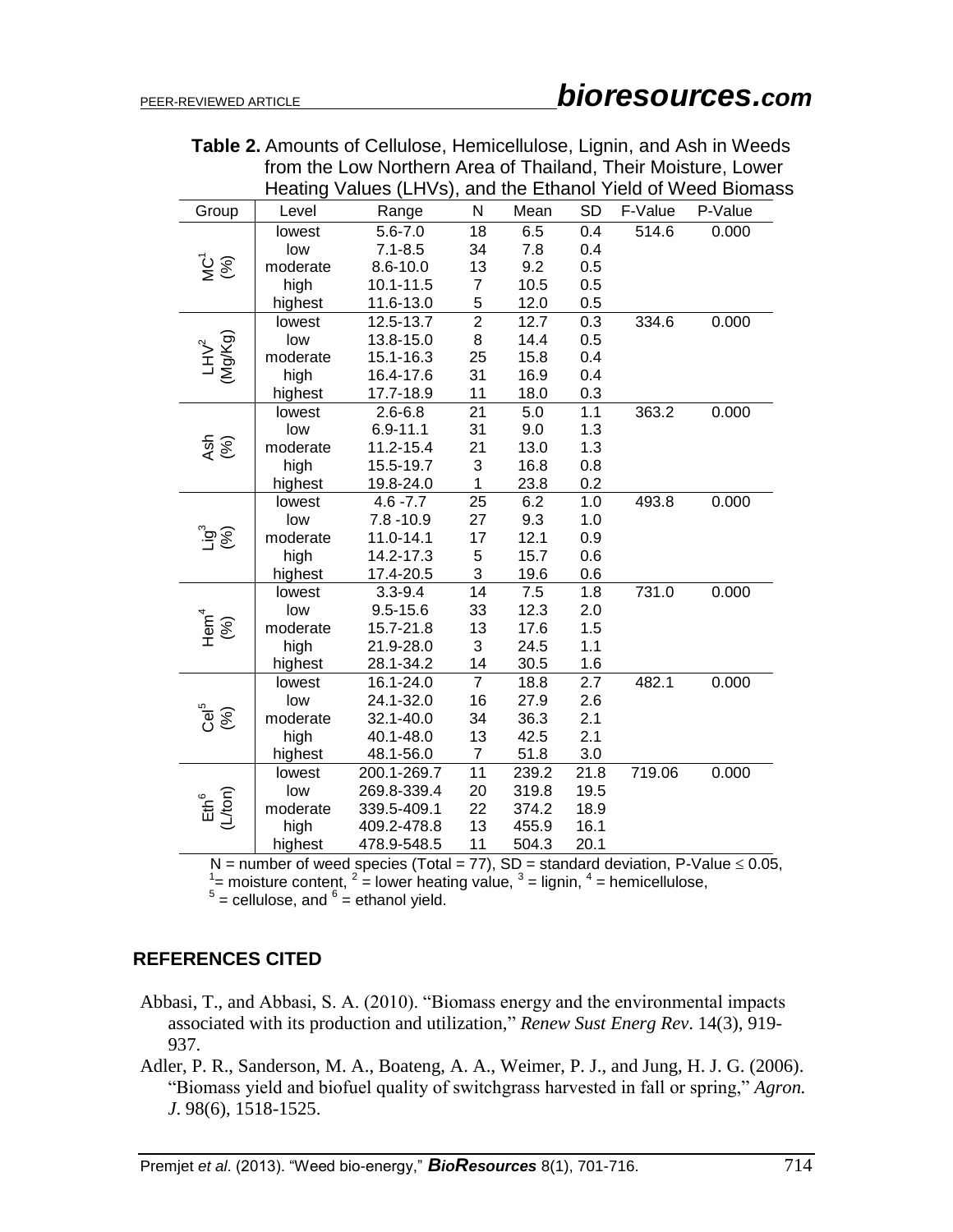- Alternative Fuels Data Center. (2012). "Cellulosic ethanol feedstocks," (http://www.afdc. energy.gov/fuels/ethanol\_feedstocks.html), Access on September 25, 2012.
- Anderson, W. P. (1983). *Weeds Science; Principles*, West Publishing Company, New York.
- Balat, M., and Balat, H. (2009). "Recent trends in global production and utilization of bio-ethanol fuel," *Appl Energ*. 86(11), 2273-2282.
- Balat, M., Balat, H., and Öz, C. (2008). "Progress in bioethanol processing," *Prog Energ Combust*. 34(5), 551-573.
- Binod, P., Sindhu, R., Singhania, R. R., Vikram, S., Devi, L., Nagalakshmi, S., Kurien, N., Sukumaran, R. K., and Pandey, A. (2010). "Bioethanol production from rice straw: An overview," *Bioresource Technol.* 101(13), 4767-4774.
- Biomass Clearing House. (2008). *Biomass,* W. Kaewboonsong and P. Chira-adisai (Translator), Biomass Clearing House, Energy for Environment Foundation (E for E) Bangkok, Thailand.
- Chandel, A., and Singh, O. (2011). "Weedy lignocellulosic feedstock and microbial metabolic engineering: Advancing the generation of biofuel," *Appl. Microbiol. Biotechnol*. 89(5), 1289-1303.
- Charles, M. B., Ryan, R., Ryan, N., and Oloruntoba, R. (2007). "Public policy and biofuels: The way forward?" *Energ Policy*. 35(11), 5737-5746.
- Demirbaş, A. (2001). "Relationships between lignin contents and heating values of biomass," *Energ Convers Manage*. 42(2), 183-188.
- DIN 51900-3. (1997). "Testing of solid and liquid fuels. Determination of gross caloric value by the bomb calorimeter and calculation of net value; method with the adiabatic jacket."
- Goedecke, M., Therdthianwong, S., and Gheewala, S. H. (2007). "Life cycle cost analysis of alternative vehicles and fuels in Thailand," *Energ Policy*. 35(6), 3236-3246.
- Goering, H. K., and Van Soest, P. J. (1970). "Forage fiber analyses (apparatus, reagent, procedures, and some applications)," *In: Agriculture Handbook No. 379*, United States Department of Agriculture Research Service, Washington, D.C.
- Hamelinck, C. N., Hooijdonk, G. V., and Faaij, A. P. C. (2005). "Ethanol from lignocellulosic biomass: Techno-economic performance in short-, middle- and longterm," *Biomass Bioenerg*. 28(4), 384-410.
- Harada, J., Paisooksantivatana, Y., and Zungsontiporn, S. (1987). *Weeds in the Highlands of Northern Thailand: Color Illustrated*, National Weed Science Research Institute Project, c/o Botany and Weed Science Division, Department of Agriculture. Bangkok, Thailand.
- Holm, L. (1969) "Weed problems in developing countries," *Weed Sci.*17(1), 113-118.
- Kumar, P., Barrett, D. M., Delwiche, M. J., and Stroeve, P. (2009). "Methods for pretreatment of lignocellulosic biomass for efficient hydrolysis and biofuel production," *Ind. Eng. Chem. Res*. 48(8), 3713-3729.
- Maki, M., Leung, K. T., and Qin, W. (2009). "The prospects of cellulase-producing bacteria for the bioconversion of lignocellulosic biomass," *Int. J. Biol. Sci.* 5(5), 500- 516.
- McKendry, P. (2002a). "Energy production from biomass (part 1): Overview of biomass," *Bioresource Technol.* 83(1), 37-46.